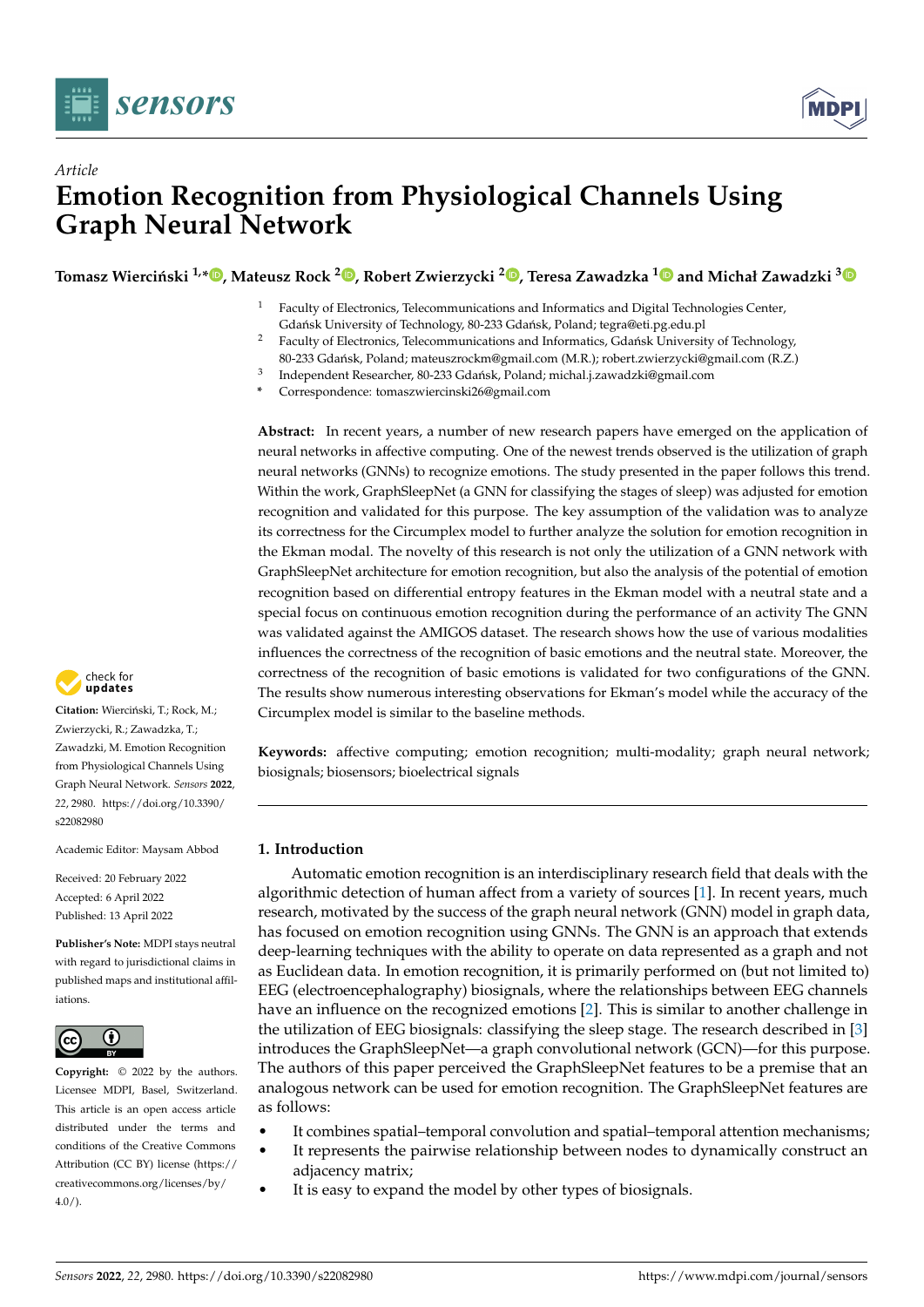Emotions can be recognized in various models, with two of the most popular ones being Ekman's model describing six basic emotions (happiness, anger, sadness, surprise, fear, and disgust) [\[4\]](#page-21-3), often extended with the neutral state, and the Circumplex model [\[5\]](#page-21-4), where emotions are represented as two-dimensional vectors of valence (unpleasant/pleasant) and arousal (deactivation/activation). In the course of this research, the GraphSleepNet neural

model, then named the GraphEmotionNet. One of the motivations of the work was to study the aptitude of applying the architecture of the GNN network utilized in GraphSleepNet for emotion recognition. No less important a motivation, but less technical, was the aim to study the potential of the architecture and applied differential entropy (DE) features in recognizing the six basic emotions and the neutral state continuously while performing activities. This was particularly important, as research often utilizes DE features for recognizing emotions, but mainly in the Circumplex model [\[6,](#page-21-5)[7\]](#page-21-6) or for three emotional states (positive, neutral and negative) [\[7](#page-21-6)[–11\]](#page-21-7) and, to the best of our knowledge, none apply the Ekman model. Moreover, because a person can feel and express more compound emotions, we wanted to apply a solution which does not return only one of the basic emotions or the neutral state, but an emotion state vector defined as a set of values from a specific range assigned to the emotional states [\[12\]](#page-21-8).

network was adjusted to emotion recognition for Ekman's model and the Circumplex

The goal of the research is to validate GraphEmotionNet for automatic emotion recognition. It is assumed that the goal of the research is fulfilled when the answers to the following research questions are found:

- 1. RQ1—What is the accuracy of the valence and arousal predicted by GraphEmotionNet?
- 2. RQ2—What is the correctness of the emotion state vectors for Ekman's model with the neutral state predicted by GraphEmotionNet for a single moment of time?
- 3. RQ3—In what way do the modalities used in GraphEmotionNet and the emotion recognized influence the answers of RQ2?

To find the answers to these questions, the research methodology depicted in Figure [1](#page-2-0) was applied. The following tasks were designed:

- 1. Transformation of the GraphSleepNet GNN to GraphEmotionNet and then further preparation of the GNN to work in two configurations utilizing the unimodal and multimodal approaches.
- 2. Selection of a dataset that provides continuous annotations, as much as possible, and obtaining emotions treated as ground truth continuously while performing the activity.
- 3. GraphEmotionNet validation for the Circumplex model to prove its applicability for emotion recognition. The aim of this task was not to improve the accuracy in relation to the baseline methods, but to show a similar accuracy to other research. Within this task, two substasks were performed:
	- Configuration and training of GraphEmotionNet for the Circumplex model for the unimodal approach (EEG only) and multimodal approach (EEG with at least two other biosignals).
	- Analysis of the accuracy of the recognized quadrants in the Circumplex model, where the quadrants are understood in terms of high or low values of valence and arousal. This analysis was performed with respect to baseline methods.
- 4. Analysis of the recognized emotion state vectors representing the six basic emotions and the neutral state. The aim of this task was to check the correctness of the recognized emotion state vectors and provide the main contribution of this paper: results showing which basic emotions can be recognized with the highest correctness utilizing DE features in GraphEmotionNet and in what way the used modalities influence this. Within this task, three subtasks were performed: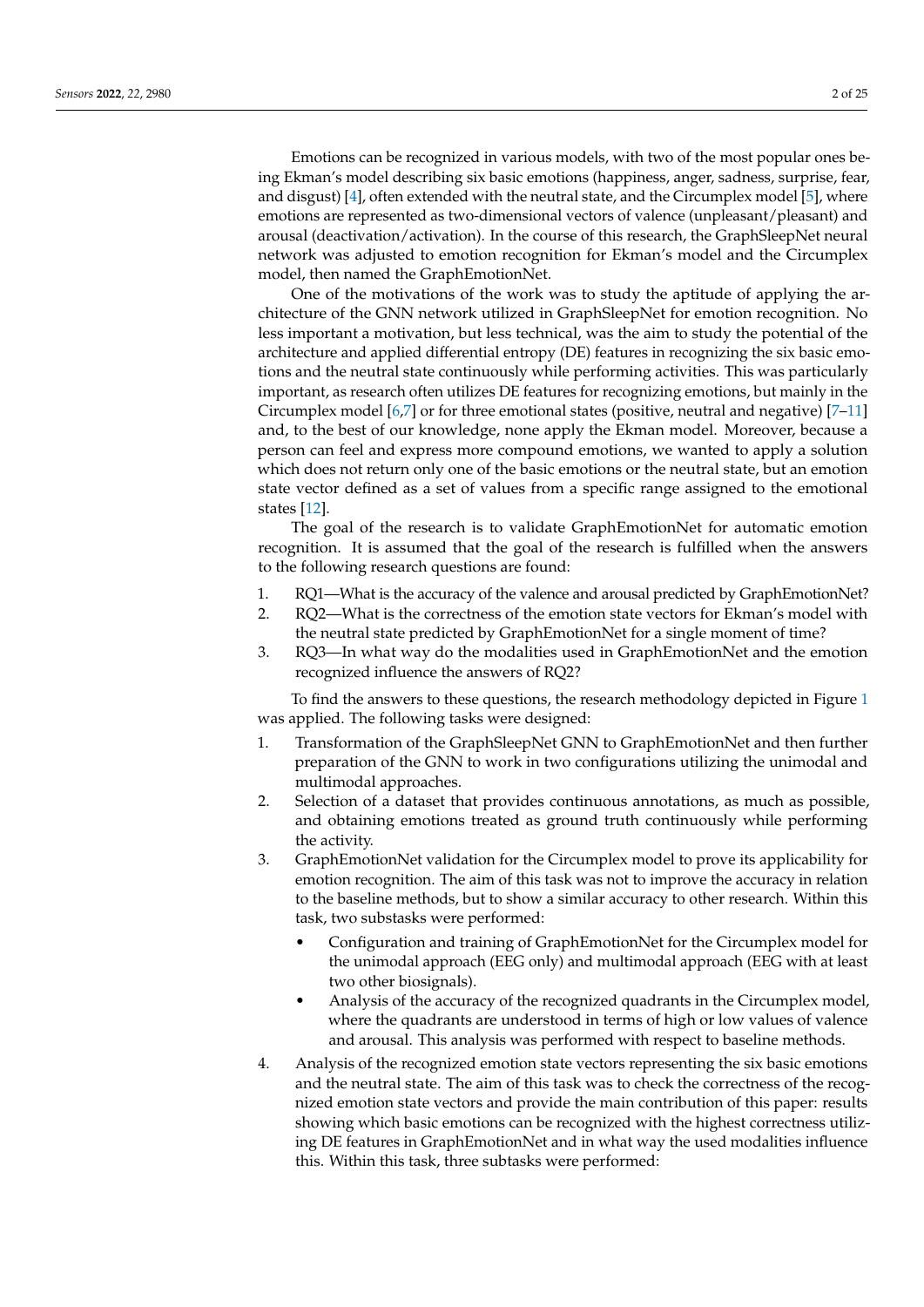- Determination of the method for measuring the correctness of the recognized emotions, which was achieved by choosing the similarity measure, allowing for the comparison of the two emotion state vectors.
- Configuration and training of GraphEmotionNet for the Ekman model with a neutral state for the unimodal approach (EEG only) and multimodal approach (EEG with at least two other biosignals).
- Analysis of the chosen similarity measure of the recognized emotion state vectors, which made it possible to draw some conclusions. This analysis was not performed with respect to baseline methods, as to the best of our knowledge no similar analysis has been published.

<span id="page-2-0"></span>

**Figure 1.** Research methodology.

The paper is organized as follows. Section [2](#page-2-1) describes recent trends in automatic emotion recognition with a special focus on the application of graph neural networks. The description of GraphSleepNet and the steps performed to build GraphEmotionNet can be found in Section [3.](#page-5-0) In Section [4,](#page-8-0) the design of the experiments to analyze the accuracy of the recognized quadrants in the Circumplex model and to analyze the recognized emotional state vectors is described. The results of the performed analysis are presented in Section [5.](#page-14-0) Finally, the results are discussed in Section [6.](#page-19-0)

# <span id="page-2-1"></span>**2. Related Work**

To familiarize the readers with the topic of automatic emotion recognition, two main aspects are presented. Firstly, Section [2.1](#page-3-0) shows recent trends in automatic emotion recog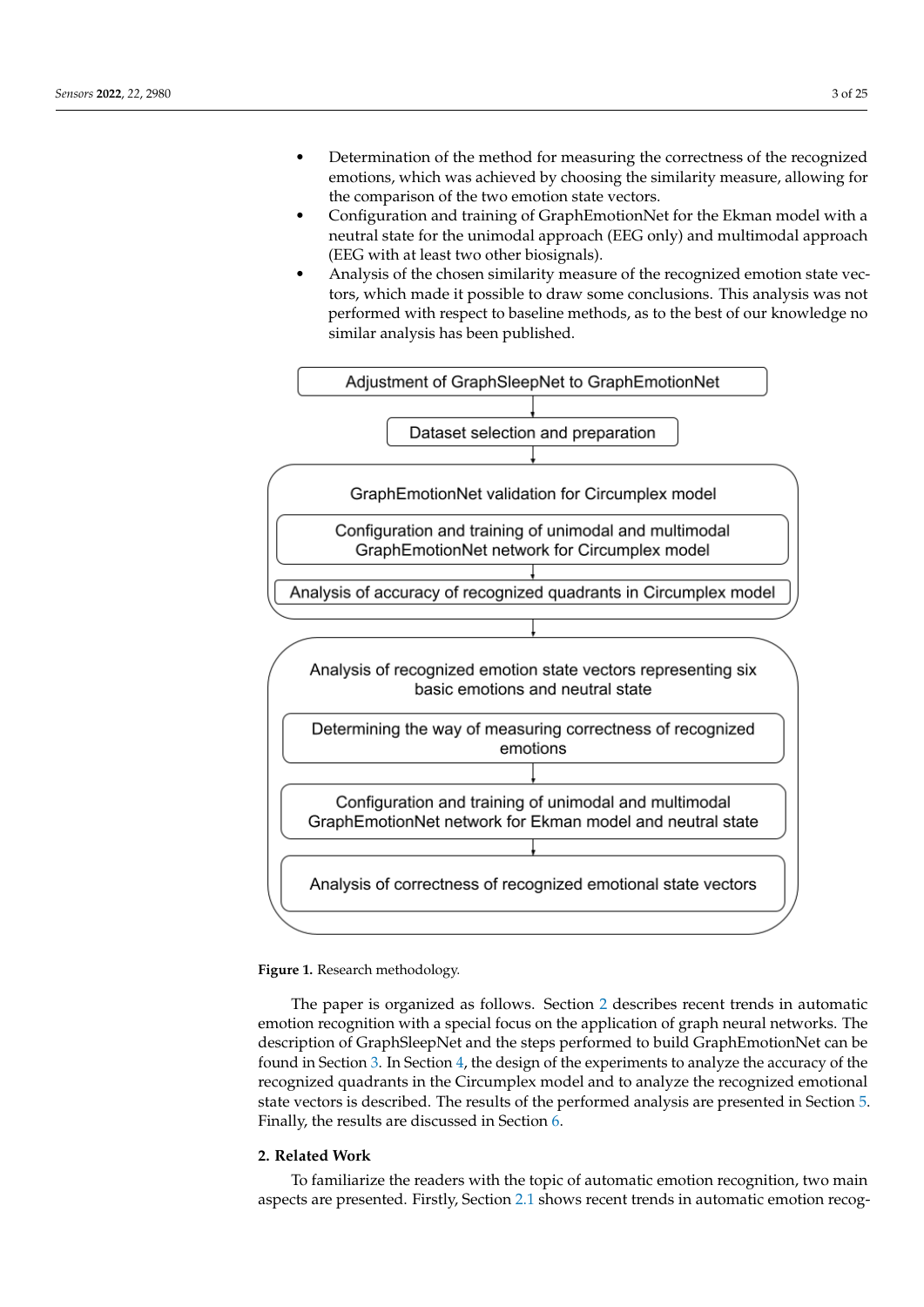nition from physiological channels. Secondly, the approaches taken in the usage of graph neural networks to recognize emotions are presented in Section [2.2.](#page-4-0)

#### <span id="page-3-0"></span>*2.1. Automated Emotion Recognition from Physiological Channels*

Following [\[13\]](#page-21-9), automatic emotion recognition is a collection of methods that enables the processing and classification of various signals to detect a given emotion from a set of available emotions. The aim of studies focusing on automatic emotion recognition is always the same, however they differ in terms of recognized emotions, observation channels used, utilized techniques, used dataset, and applied unimodal or multimodal approach [\[14–](#page-21-10)[16\]](#page-21-11).

#### 2.1.1. Models for Representing Emotions

Following [\[17\]](#page-21-12), there are three major model types for representing emotions: discrete, dimensional and componential [\[18\]](#page-21-13). Discrete models distinguish a set of basic emotions and describe each affective state as belonging to a certain emotion from the predefined set. One of the best-known and extensively adapted discrete representation models is Ekman's six basic emotions model, which includes happiness, anger, disgust, surprise, sadness, and fear [\[4\]](#page-21-3). Dimensional models represent an emotional state as a point in a multi-dimensional space and the most adapted model uses continuous valence and arousal dimensions, which are also frequently extended with an additional dimension of dominance [\[5\]](#page-21-4). Componential models use several factors that constitute or influence the resulting emotional state and the most adopted OCC model defines a hierarchy of emotion types representing all the possible states that might be experienced [\[19\]](#page-21-14). The analysis of the emotion recognition solutions reveals that there is no single commonly accepted standard model for emotion representation. The continuously adapted Ekman's six basic emotions and valence-arousal (also called Circumplex) models are widely used in emotion recognition solutions [\[18\]](#page-21-13). Recently, more papers have been discussing the nature and modeling of emotions in affective computing [\[20,](#page-21-15)[21\]](#page-21-16), but most of the research is still focused on dichotomous models of emotions [\[22\]](#page-22-0).

# 2.1.2. Observation Channels

During the emotion recognition process, various life activities (conscious and unconscious actions of a human body, which generate specific symptoms of an emotional state) [\[23\]](#page-22-1) are analyzed. To the most-analyzed life activities belong: various types of movement, a sound made by the person, physiological activities such as heart and brain activity, unconscious muscle activity, respiration, and perspiration or thermal regulation. The life activities might be recorded via observation channels, which are mediums for the registration of a signal holding information on observable symptoms. The observation channel refers to a type of signal obtained rather than a physical medium. Analysis of psychological observation channels is an alternative to movement and sound analysis. People control movements and sounds so it is easy to manipulate them [\[24](#page-22-2)[,25\]](#page-22-3). This analysis is also suitable for those who are not able to express emotions in other ways. The most widely used physiological observation channels in emotion recognition include EEG (electroencephalography), ECG (electrocardiography), and GSR (galvanic skin response, often called EDA-electrodermal activity in recent works), but are not limited to these alone (e.g., there is also temperature, chest size, EMG-electromyography, and BVP-blood volume pulse).

The EEG observation channel is used in emotion recognition because it reflects in some way a person's thoughts [\[26,](#page-22-4)[27\]](#page-22-5). Therefore, EEG is widely used in emotion recognition as an observation channel of brain activity and the studies focused on this channel are described in recent surveys [\[24](#page-22-2)[,28](#page-22-6)[,29\]](#page-22-7). Knowing that the heart is connected with the brain via the autonomic nervous system (ANS), emotional experience causes some changes in heart rhythm, which can be detected through ECG readings [\[25\]](#page-22-3). The current research on automatic emotion recognition focused on ECGs are reviewed in [\[25](#page-22-3)[,30](#page-22-8)[,31\]](#page-22-9). The other widely used channel for emotion recognition is GSR, which is mainly a result of two things. Firstly, research [\[32\]](#page-22-10) has shown that GSR is a reliable identifier of physiological arousal, and secondly, devices that measure GSR are more widely available [\[33\]](#page-22-11) and wearable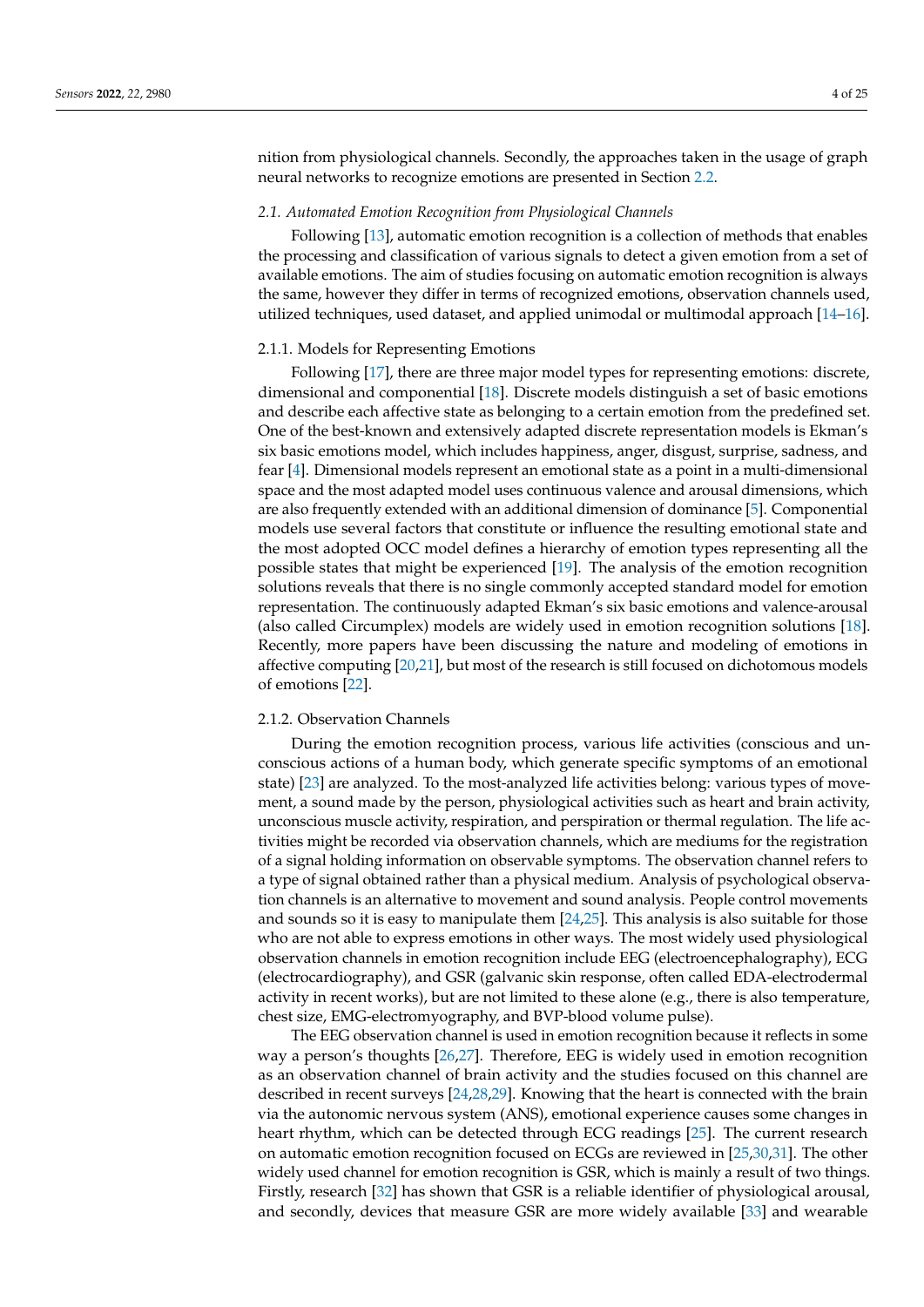technologies provide more opportunities to measure GSR in real-world contexts [\[34,](#page-22-12)[35\]](#page-22-13). The recent research reviews can be found in [\[35](#page-22-13)[–37\]](#page-22-14).

#### 2.1.3. Techniques and Approaches for Multimodal Processing

Various techniques for automatic emotion recognition are used. The classification introduced in [\[24\]](#page-22-2) introduces Deep Machine Learning-based systems and Shallow Machine Learning-based systems. Deep learning-based systems, among others, include CNN (Convolutional Neural Network), DNN (Deep Neural Network), RNN (Recurrent Neural Network), and GNN. On the other hand, shallow learning-based systems include SVM (Support Vector Machine), kNN (k Nearest Neighbor), DT (Decision Tree), etc. The main difference between the shallow and deep learning methods is the different features utilized. Shallow learning is based on predefined mathematical features. On the contrary, the deep learning models derive their own features (directly from the data) to create the best model.

Two main approaches to multimodal emotion recognition can be distinguished: early fusion and late fusion [\[38\]](#page-22-15). Early fusion is a process of combining features from diverse types of modalities for further analyses using statistical or machine learning techniques. This makes it possible to find interrelationships in modalities at the initial phase. On the other hand, late fusion focuses on the processing of each modality separately using different models for different modalities. After that, a new emotion is determined using different machine learning techniques using previously recognized emotions. Moreover, there is also a hybrid version of these approaches [\[39\]](#page-22-16). In this approach, some features can be combined as an input for a machine learning model (early fusion), after which late fusion is applied.

#### 2.1.4. Datasets

The comprehensive review of affective datasets [\[40\]](#page-22-17) published in 2019 lists five multimodal datasets that contain bioelectrical signals of interest.

To familiarize the reader with the data, a basic comparison of the most popular affective datasets has been prepared in Tables [1](#page-4-1) and [2.](#page-5-1) Table [1](#page-4-1) lists other works regarding emotion recognition that made use of said datasets as training data along with the predicted labels. Table [2](#page-5-1) lists the bioelectrical signals found in each dataset along with the number of participants and a short description of the stimuli used to elicit emotional reactions.

| Article | <b>Recognized Emotion</b>      | <b>Predicted Label</b> | <b>Dataset</b>  |
|---------|--------------------------------|------------------------|-----------------|
| $[41]$  | positive, neutral, negative    | single label           | <b>SEED</b>     |
| $[14]$  | Ekman model (6 basic emotions) | single label           | DEED, MPED      |
| $[42]$  | positive, neutral, negative    | single label           | SEED, RCLS      |
| [15]    | valence and arousal            | multiple labels        | DEAP, ASCERTAIN |
| [16]    | valence and arousal            | multiple labels        | AMIGOS          |

<span id="page-4-1"></span>**Table 1.** Recognized emotions from datasets.

## <span id="page-4-0"></span>*2.2. Graph Neural Networks for Automatic Emotion Recognition*

A graph neural network is a method of deep learning used for graph data structures [\[43\]](#page-22-20). Given the fact that presently, more and more works use data represented as graphs instead of Euclidean data, this provides an opportunity to use the unique properties of graph neural networks not only in the field of emotion recognition with the usage of bioelectrical sensors [\[2\]](#page-21-1), but also in the domain of facial expression detection (facial emotion recognition) [\[44\]](#page-22-21), emotion context detection in dialogue/conversation between humans [\[45](#page-22-22)[,46\]](#page-22-23), and emotion recognition from speech [\[47\]](#page-22-24) with the use of a skeleton model to recognize emotions on the basis of gestures/body layout [\[48\]](#page-23-0) or a fusion of two or more emotion detection methods, e.g., from visual and audio inputs [\[49](#page-23-1)[,50\]](#page-23-2).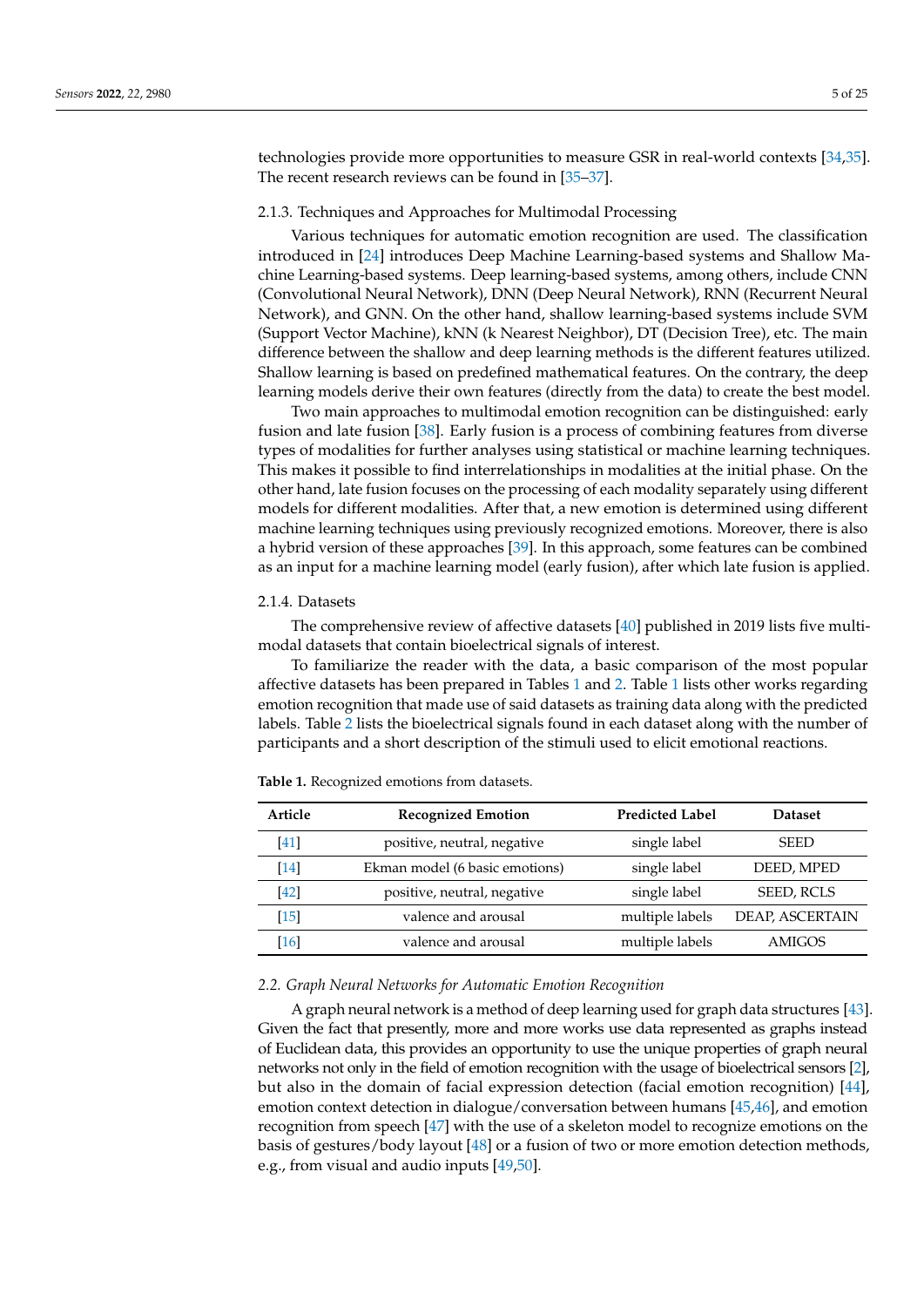| Name             | <b>Type of Signal</b>                                | <b>Number of Participants</b> | <b>Type of Videos Watched</b>                          |
|------------------|------------------------------------------------------|-------------------------------|--------------------------------------------------------|
| <b>AMIGOS</b>    | EEG (14 channels), ECG (2 channels), GSR (1 channel) | - 40                          | 16 movie clips with lengths between 50 and 150 s       |
| <b>DEAP</b>      | EEG (32 channels), ECG (2 channels), GSR, EOG        | 32                            | 40 one-minute long music videos                        |
| <b>ASCERTAIN</b> | EEG, ECG, GSR, facial features                       | 58                            | 36 movie clips with lengths between 51 and 127 s       |
| <b>DREAMER</b>   | EEG (14 channels), ECG (2 channels)                  |                               | 18 movie clips with lengths between 65 and 393 s       |
| <b>SEED</b>      | EEG (62 channels)                                    | 15                            | 15 movie clips (duration of every video approx. 4 min) |

<span id="page-5-1"></span>**Table 2.** Basic description of five multimodal affective datasets.

Besides the application of graph neural networks in emotion recognition, there are other various applications, such as analyzing the structures of a given graph (graph mining) [\[51\]](#page-23-3), recognizing relationships between words in text classification [\[52\]](#page-23-4), and drawing relations between objects in image classification [\[53\]](#page-23-5). One of the advantages of graph neural networks is the assumption that data instances are related to each other by specific relationships [\[54\]](#page-23-6). This unique property enables us to operate with a new type of data: data that can have relations between each other, for example bioelectrical signals, social interactions, natural language processing, etc. In this study, the focus has been set on the use of graph neural networks in the field of affective computing, or to be more precise, to automatically recognize emotions from various bioelectrical signals such as EEG, ECG, and GSR.

The common approaches to using GNNs for emotion recognition differ by the used modalities, methods of graph construction and, in the case of multimodal solutions, the approach to data fusion. The method of graph construction can be classed as either static or dynamic. A statically constructed graph has edge weights determined by features of the data that remain unchanging during the training process.

Statically constructed graphs are based on a priori knowledge of the relations between the nodes and most commonly express distances between specified points in physical space, such as relations between points of the human body. These can be used to summarize video footage of a persons gait by creating a spatial–temporal graph based on joint positioning, or footage of the face by assigning graph nodes to specific features of the face and expressing distances between them using edges [\[48](#page-23-0)[,55](#page-23-7)[–57\]](#page-23-8). Included in this category are also the positions of sensors used to collect data, such as EEG electrodes [\[58](#page-23-9)[–60\]](#page-23-10), or even calculated values expressing relations between segments of data [\[61](#page-23-11)[,62\]](#page-23-12). Any models that are fed a ready adjacency matrix as opposed to the adjacency matrix being a product of the network are considered to be static.

Dynamically constructed graphs are graphs whose adjacency matrix constructions are learned during model training and dynamically changed to maximize specific metrics [\[3](#page-21-2)[,63–](#page-23-13)[65\]](#page-23-14). These methods make no prior assumptions about the existing relations between the nodes and instead learn them based on the training data. These are most commonly used with multichannel unimodal data—such as EEG—which allows for the easy definition of graph nodes and the extraction of common features that can be used for training the graph edges.

In terms of modality, the training data can be either unimodal or multimodal, and for the multimodal approach some kind of fusion is applied. In the work of [\[57\]](#page-23-8), the integration of multimodal data from videos, audio, and text was used as a late fusion model for emotion prediction into four classes (happy, sad, angry, and neutral). Ref. [\[15\]](#page-21-17) uses late fusion with modalities for the emotion recognition task. The research described in [\[66\]](#page-23-15) also uses late fusion of the gate and EEG modalities, where the use of a graph neural network was applied for feature extraction of the skeleton frames (gait). The solution presented in [\[67\]](#page-23-16) utilizes early fusion of modalities for multimodal emotion recognition, where a graph neural network is used to model the correlation between neurons and emotion recognition.

#### <span id="page-5-0"></span>**3. Graph Neural Network**

This section describes the performed piece of works related to the task involving the adjustment of GraphSleepNet to GraphEmotionNet and the two concerning the configura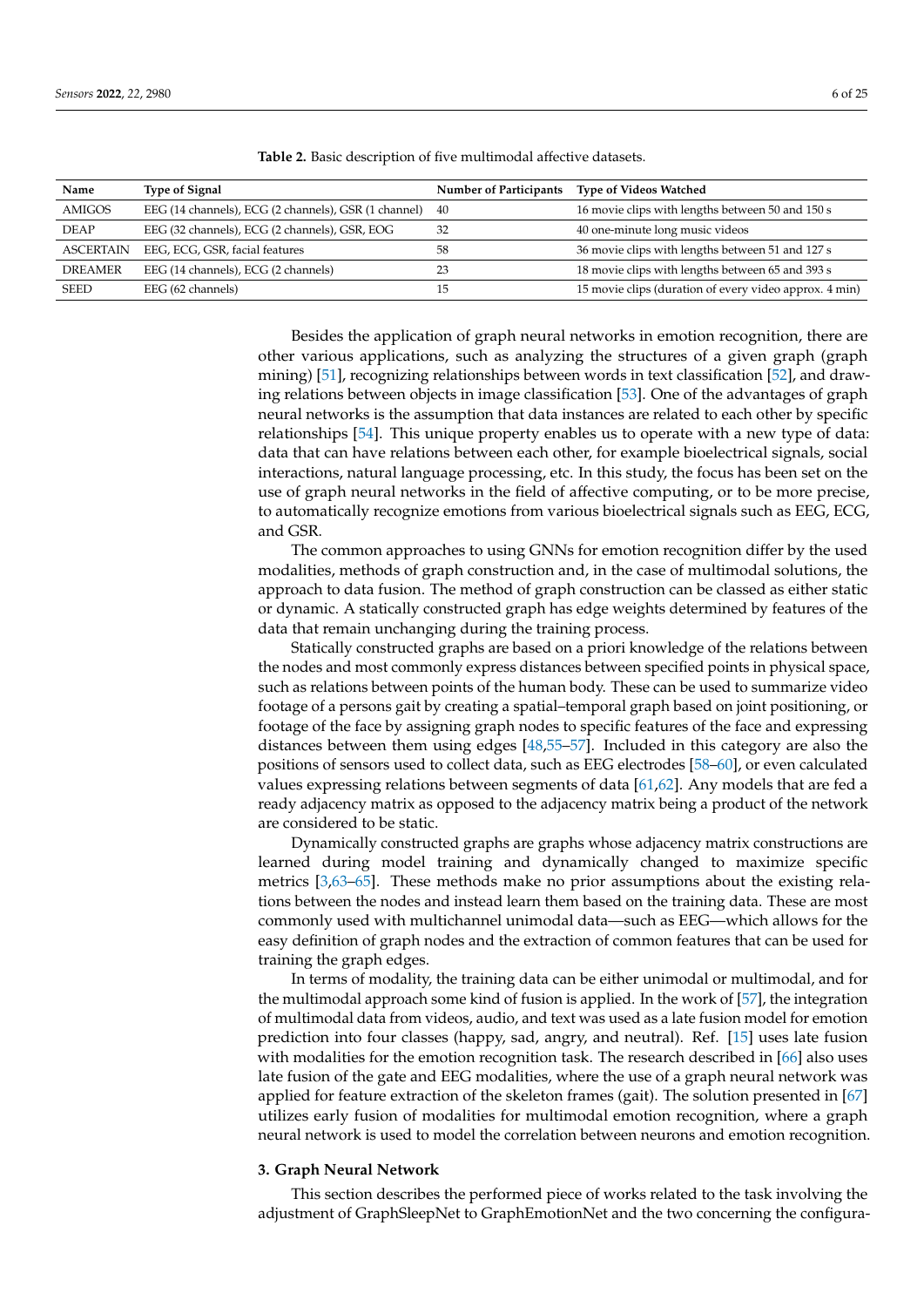tion and training of the unimodal and multimodal GraphEmotionNet network for both models. The graph neural network model used is based heavily on the GraphSleepNet model [\[3\]](#page-21-2), which is used to classify sleep stages with the use of both spatial–temporal convolution and spatial–temporal attention mechanisms. This model was chosen due to its use of EEG data and high classification accuracy (88.90%). For the purposes of this study, the model was adapted to classify emotions.

#### *3.1. GraphSleepNet Model*

The GraphSleepNet model is an adaptive Spatial-Temporal Graph Convolutional Network (ST-GCN) used on electroencephalogram (EEG) data for sleep stage classification. It extracts the intrinsic connections of the EEG channels, creating an adjacency matrix. Instead of using a predefined connection structure, the graph edges between individual signal channels are learned adaptively. This means that the graph structure is created dynamically during the learning process. Moreover, it successfully captures both the spatial features of the signal and the timed changes of the signal using spatial and temporal convolutions, respectively. The spatial features are determined from each sleep stage network by aggregating information from neighbor nodes. In contrast, the temporal dependencies from the neighbor sleep stages are used to extract the temporal features.

The overall structure of the GraphSleepNet model remains unchanged for the purposes of emotion classification. The adaptive graph learning layer produces the adjacency matrix from the input data by minimizing the graph learning loss function. The loss function was designed to generate larger edge weights between nodes represented by feature vectors that are close together in terms of euclidean distance. It also contains a term that grows along with the total weights to avoid creating a fully connected graph. To avoid the trivial solution of setting all of the weights (and consecutively, all of the edges) to zero, a cross entropy loss is also added.

A detailed description of the GraphSleepNet architecture is provided in the paper [\[3\]](#page-21-2).

### *3.2. Adaptation of the GraphSleepNet to Recognize Emotions—GraphEmotionNet*

To conduct the experiments, a modified version of the aforementioned GraphSleepNet model was used. The GraphEmotionNet overall architecture is shown in Figure [2.](#page-7-0) Firstly, the differential entropy (DE) features are extracted from EEG or a combination of EEG, ECG, and GSR biosignals. Then comes the adaptive emotion graph learning process. Next, the combination of extracted DE features and brain connection structure serves as an input to the Spatial–Temporal Graph Convolution. The final stage is emotion classification to the Ekman model, with an additional neutral stage as shown in Figure [2,](#page-7-0) or to the Circumplex model. The results from the network are given as a vector of the probabilities of belonging to the emotion classes.

The modified network takes only the extracted DE features [\[68\]](#page-23-17) from the EEG signal or from the combination of EEG, ECG, and GSR signals as an input. The variant of the network that processes all three modalities does so by constructing a single 17-node graph that combines all of the channels. As stated in [\[69\]](#page-23-18), DE has the property of measuring the average information of a random variable which is capable of separating EEG signals from low and high frequency energy.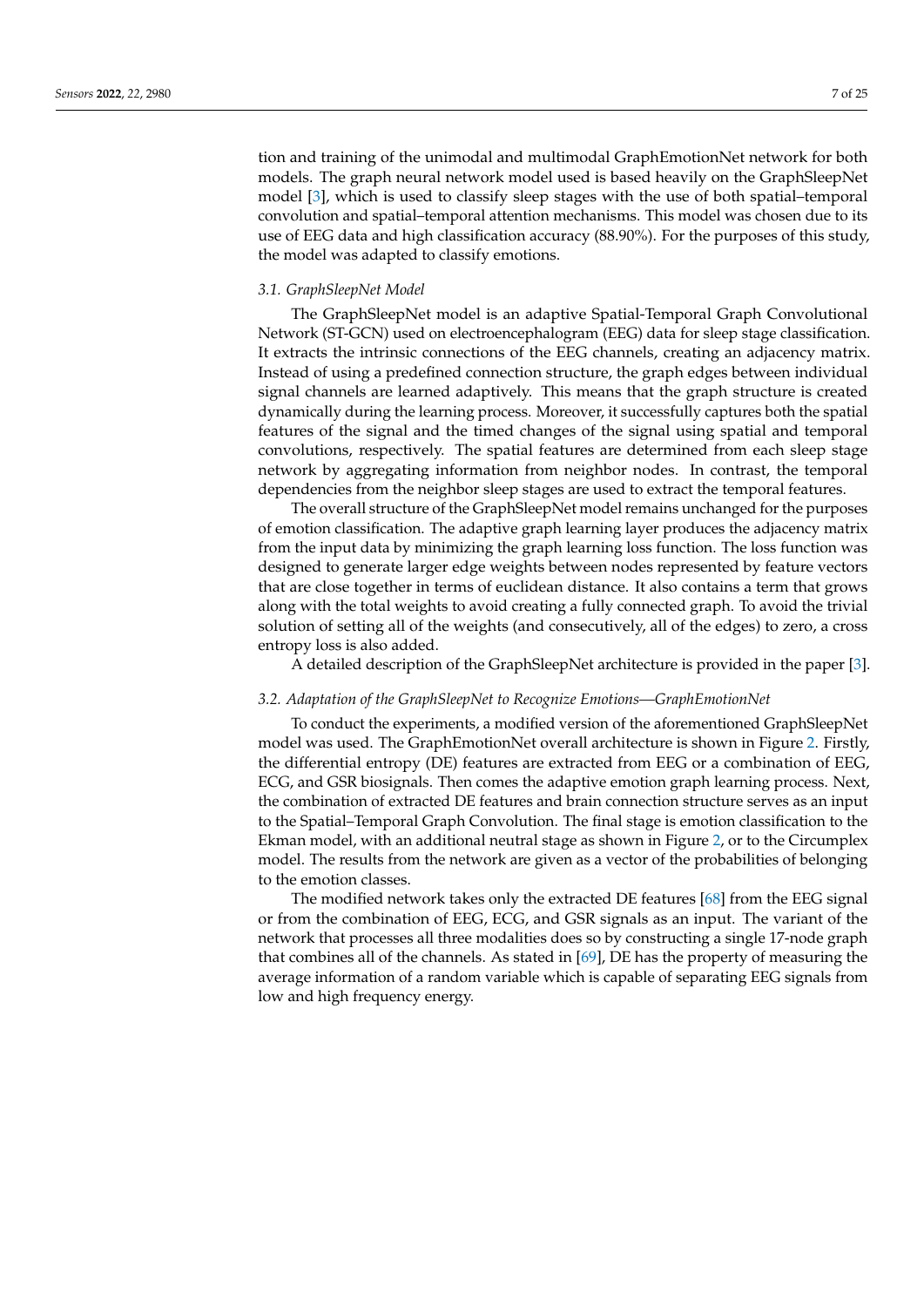<span id="page-7-0"></span>

**Figure 2.** Overall architecture of GraphEmotionNet (own elaboration based on GraphSleepNet [\[3\]](#page-21-2)).

The output layer returns the emotion classes from the selected model depending on the experiment's assumptions. Both the six classes of emotions specified in Ekman's model extended with the neutral emotion, and the quadrants in the Circumplex model (high valence high arousal (HVHA), low valence high arousal (LVHA), high valence low arousal (HVLA), and low valence low arousal (LVLA), were used.

To avoid overfitting, the input data was divided into training and validation sets using a 49-fold cross-validation strategy. Each fold in the dataset consisted of data from 11 viewing sessions (as defined in the AMIGOS dataset as a participant viewing a single video). The viewing sessions were of different lengths and therefore resulted in a different number of samples per fold. The training was therefore performed 49 times with the final reported results being the total of all the validation folds from their respective training sessions. The case of underfitting was addressed by training the data over 50 epochs, and the callback mechanism was used to obtain the model with the highest accuracy score. The used hyperparameters are presented in Table [3.](#page-7-1)

**Hyperparameter Description Value** Layer number of ST-GCN 1 Standard convolution kernels 10 Graph convolution kernels 10 Chebyshev polynomial K 3 Regularization parameter 0.001 Dropout probability 0.4 Batch size 2048 Learning rate 0.001 Optimizer Adam

<span id="page-7-1"></span>**Table 3.** Hyperparameters in the model that predicts emotions to Ekman's model with additional neutral emotion.

In the case of predicting emotions to the appropriate quadrant in the Circumplex model, the performance of the prepared GNN was evaluated with 10-fold cross-validation. The training and test set was randomly chosen by subject-independent schemes. The used hyperparameters are presented in Table [4.](#page-8-1)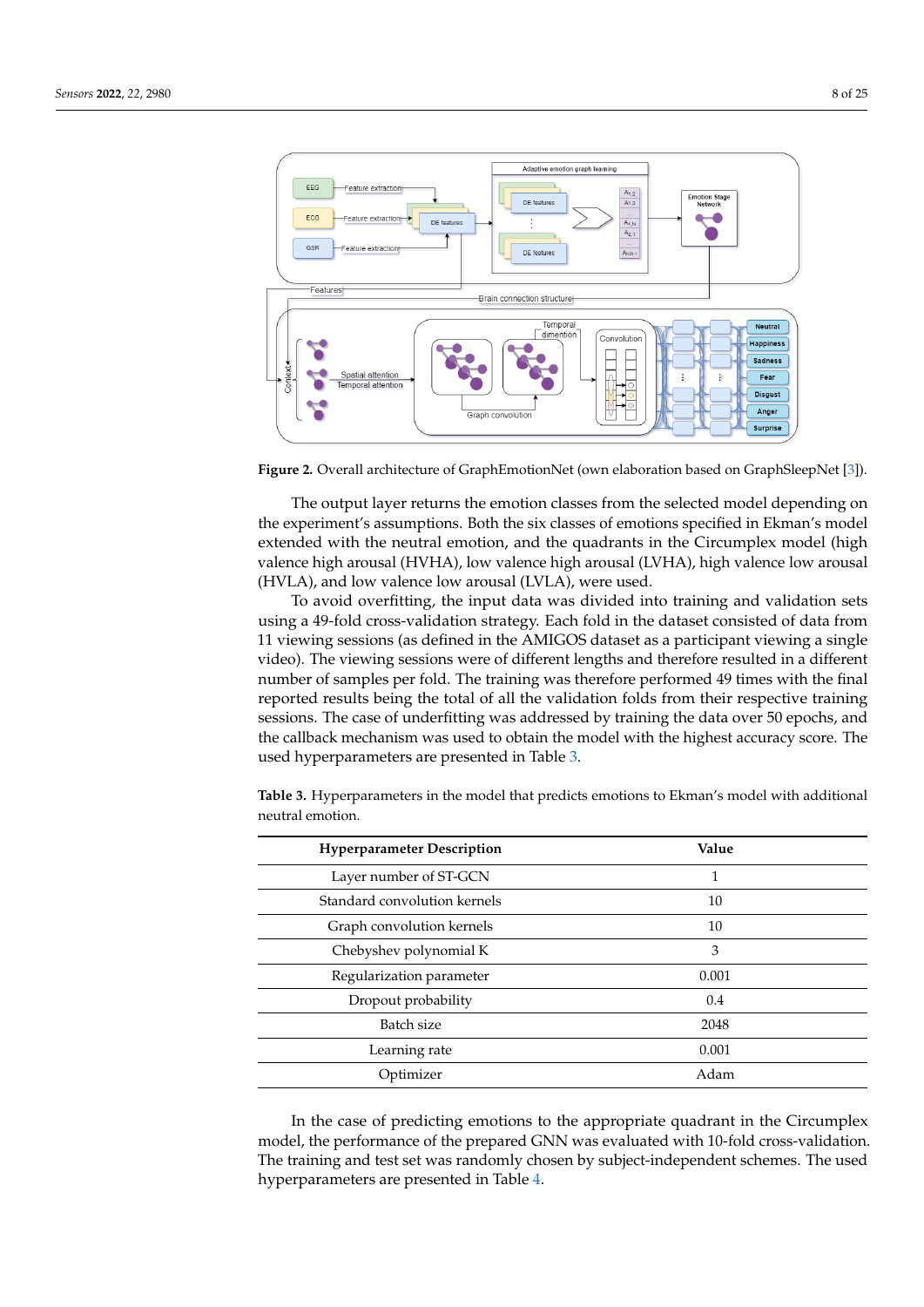| <b>Hyperparameter Description</b> | Value |  |  |
|-----------------------------------|-------|--|--|
| Layer number of ST-GCN            | 1     |  |  |
| Standard convolution kernels      | 10    |  |  |
| Graph convolution kernels         | 10    |  |  |
| Chebyshev polynomial K            | 3     |  |  |
| Regularization parameter          | 0.001 |  |  |
| Dropout probability               | 0.5   |  |  |
| Batch size                        | 512   |  |  |
| Learning rate                     | 0.001 |  |  |
| Optimizer                         | Adam  |  |  |

<span id="page-8-1"></span>**Table 4.** Hyperparameters in the model that predicts emotions to Circumplex model.

#### <span id="page-8-0"></span>**4. Experiments Design**

According to the designed research methodology depicted in Figure [1,](#page-2-0) performing the experiments demands first Dataset selection and Preparation, which is described in Sections [4.1](#page-8-2) and [4.2.](#page-9-0) The tasks Graph EmotionNet validation for Circumplex model and Analysis of recognized emotion state vectors representing six basic emotions and neutral state also require the configuration and training of the GraphEmotionNet. These issues were described in Section [3.](#page-5-0) Thus, the analysis design is presented in Section [5.3.](#page-16-0) Section [5.1](#page-14-1) first presents the design steps for Determining the method of measuring correctness of recognized emotions and secondly the design of the Analysis of correctness of recognized emotional state vectors.

# <span id="page-8-2"></span>*4.1. Dataset*

Following [\[70\]](#page-23-19), the AMIGOS dataset is designed for research on affective reactions based on neurophysiological signals and video recordings of the face and whole body. The collected data comes from experiments in which participants individually or in small groups watched short and long movies that evoke strong emotions. This makes it possible to analyze the video duration and the impact of social context on the participants' emotional state. Moreover, the dataset provides information about personality and mood for each of them.

The collected data in the dataset consists of participant profiles, neurophysiological signals, participant videos, and emotional state assessments.

AMIGOS provides three types of neurophysiological signals:

- 1. Electroencephalogram (EEG) that contained fourteen channels (AF3, F7, F3, FC5, T7, P7, O1, O2, P8, T8, FC6, F4, F8, AF4);
- 2. Electrocardiogram (ECG) that contained two channels;
- 3. Galvanic skin response (GSR) with only one channel.

The signals are available in the originally received form, and in a preprocessed and segmented form.

The participants were recorded using a HD frontal camera pointed at the face and a second camera capturing RGB and depth videos covering the whole body. All video recordings were precisely synchronized with the neurophysiological signals.

The emotional state assessments were obtained using two methods:

- 1. The self method was obtained from the participants' self-assessment made by completing special questionnaires about their emotional state at the beginning of each experiment and about their emotional state, video liking, and familiarity at the end of each experiment.
- 2. The external method was based on ratings of the arousal and valence levels made by three independent annotators every 20 s using the participants' face recordings.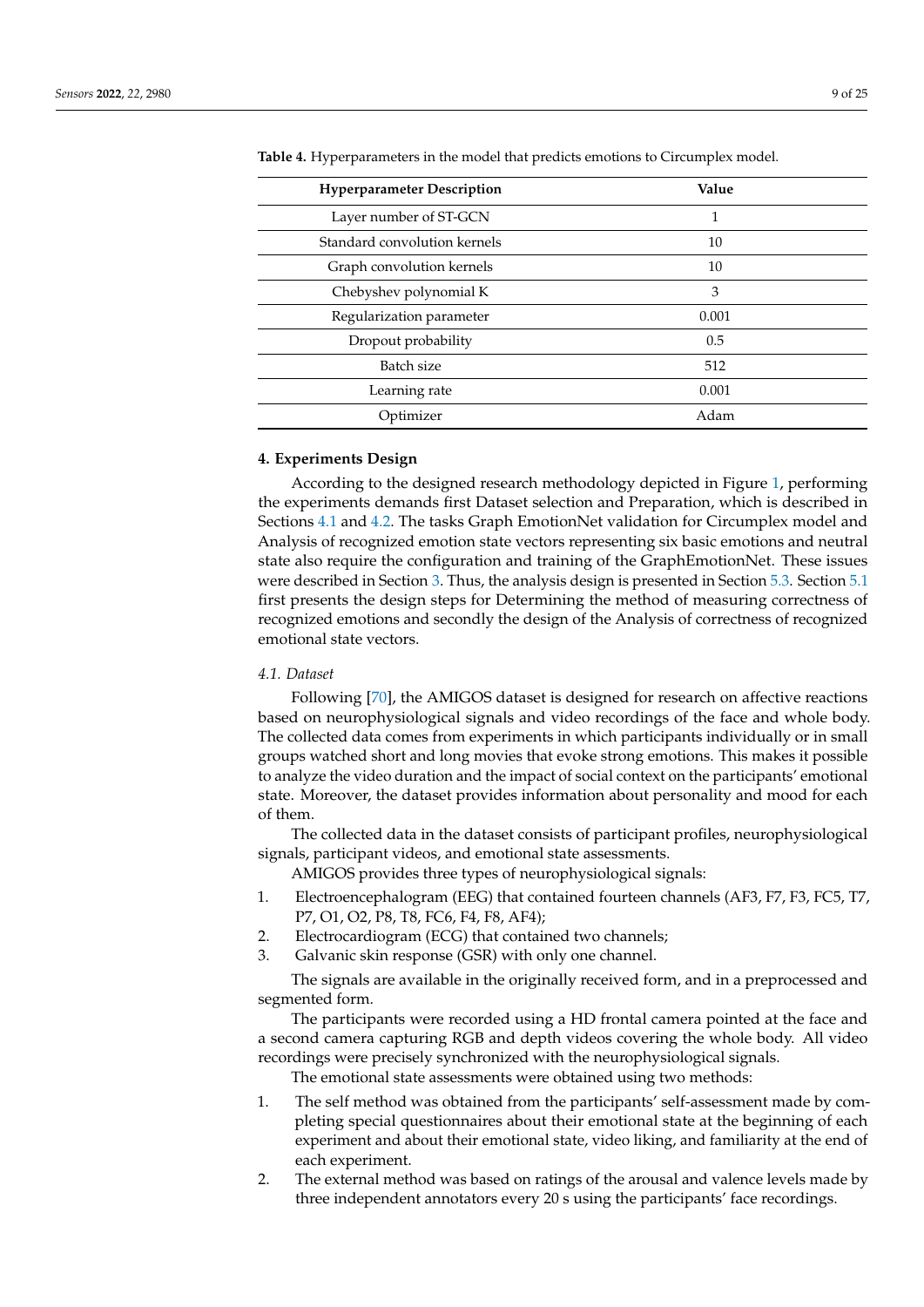The data from the scenario of the short videos experiment was chosen for the designed experiments. It involved 40 participants, where each individually watched a set of short recordings with a duration not exceeding 250 s. These recordings were taken from featurelength films and were selected to evoke specific affective states. Each was classified into one of four categories: HVHA, HVLA, LVHA, and LVLA, referring to the quadrants of the two-dimensional model of emotion representation (where the letters V and A stand for valence and arousal, while H and L indicate high and low levels of the given feature). The list of movies used in the study included 16 positions, four for each category. The order in which they were viewed differed for each participant [\[71\]](#page-23-20).

The AMIGOS dataset was chosen from the set of multimodal datasets mentioned in Section [2](#page-2-1) due to the fact that it contains all of the necessary modalities that are essential to conduct multimodal experiments, and it is a relatively good quality dataset with preprocessed data. The DEAP dataset was not chosen because it is a relatively old dataset (2012). The SEED dataset contains data collected only from the EEG modality, so this dataset would be insufficient for the experiments conducted in this article. The ASCER-TAIN dataset contains all of the necessary modalities (EEG, ECG, GSR), so theoretically could be used in this article. However, it does not contain preprocessed data like the AMIGOS dataset. Furthermore, the EEG modality was obtained at a frequency 32 Hz, whereas the AMIGOS dataset contained EEG data obtained with a sampling rate of 128 Hz, which is the minimum frequency for obtaining the range of all wave types from an EEG, based on the given articles [\[72](#page-23-21)[,73\]](#page-23-22). Another advantage of the AMIGOS dataset was the continuous annotations made by three external annotators in 20-s time intervals. To the best of our knowledge, only the AMIGOS dataset from the above-mentioned datasets contains continuous external annotations in the given time period. In summary, the decision to use the AMIGOS dataset was made due to its higher sampling frequency and availability of preprocessed multimodal bioelectrical data.

#### <span id="page-9-0"></span>*4.2. Preprocessing*

The analysis of the correctness of the recognized emotional state vectors requires the training and test set to be prepared as a time series of vectors of Ekman's emotions with the neutral state. The AMIGOS dataset provides two types of annotations—self and external. Only self-annotations provide Ekman's emotions. However, self-annotations are associated with the whole video, and there is no information on how the emotions changed over time while watching. Thus, the frontal face videos were processed by the Noldus Face Reader software, which is software developed by Nodulus to recognize emotions from videos of faces. It analyzes facial expressions to determine the emotional state of a person on a recording. As a result, the emotion recognition solution returns a vector of the classified emotions in up to six categories according to the Ekman model (happiness, sadness, fear, disgust, anger and surprise) with the additional neutral emotion. Additionally, Face Reader provides estimated valence and arousal. All Ekman's emotions, neutral state, as well as valence and arousal, have 1 s sampling rates and take values between 0 and 1 (the only exception is valence, where the value range is  $\langle -1, 1 \rangle$ . Face Reader also provides information about the detected Ekman's emotions with the neutral state and times when these emotions are detected.

Consistency between the recognized emotions and annotations were achieved. In the first step, the consistency analysis between the self-annotations and Ekman's emotions with the neutral state predicted by Face Reader was performed. To do this, the information from Face Reader about the detected emotions was used. Exemplary information about the detected emotions by Face Reader for the first participant watching the 80th movie is presented in Listing [1.](#page-10-0)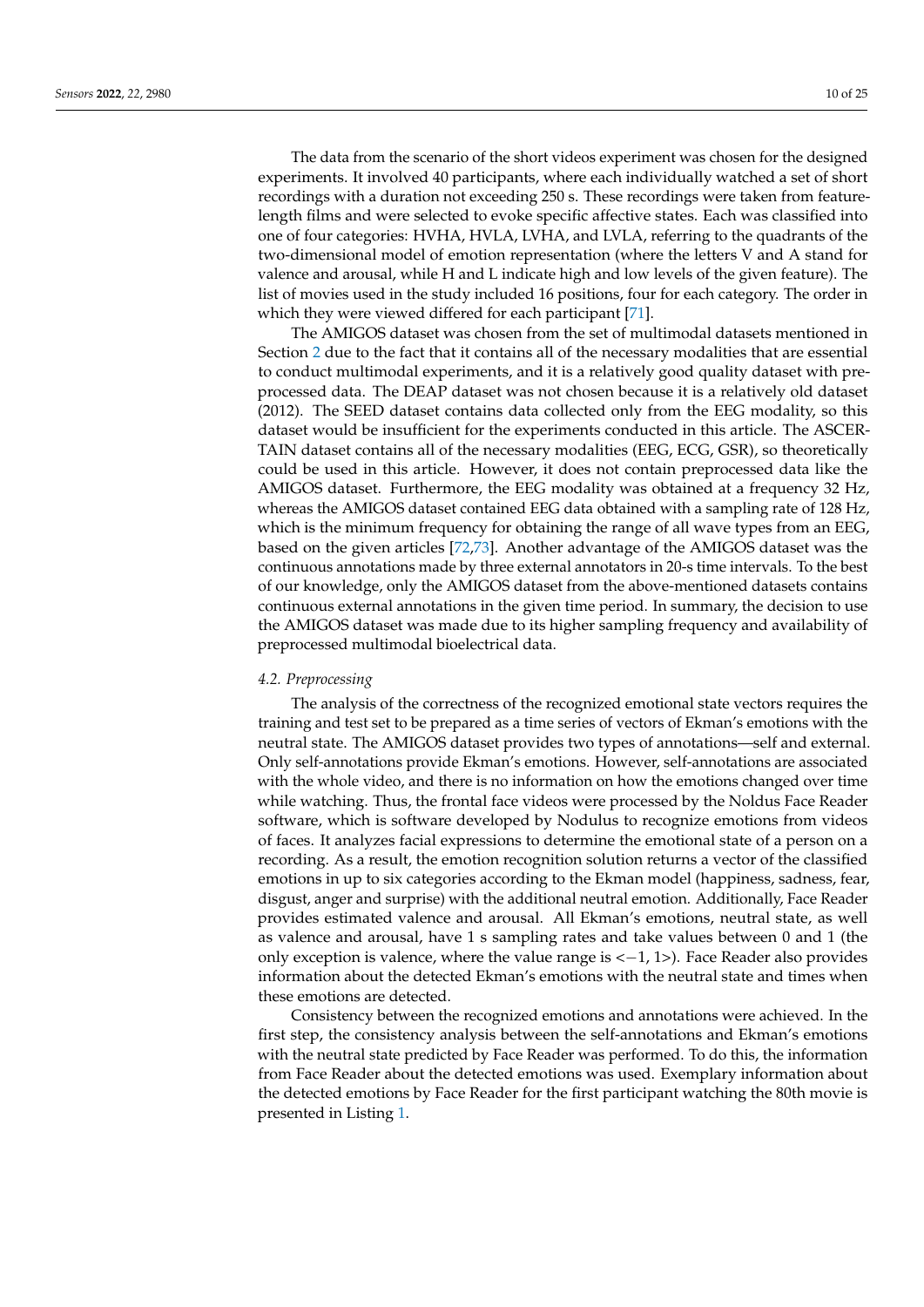Video Time Emotion 00:00:00.000 Unknown 00:00:01.083 Neutral 00:00:03.750 Unknown 00:00:07.833 Neutral 00:00:09.500 Disgusted 00:00:14.416 Neutral 00:00:16.958 Disgusted 00:00:17.541 Surprised 00:00:20.000 Neutral 00:00:29.166 Surprised 00:00:31.000 Neutral 00:00:35.958 Disgusted 00:00:36.791 Surprised 00:00:41.166 Neutral 00:01:31.625 Happy 00:01:32.875 Neutral 00:01:42.791 END

<span id="page-10-0"></span>**Listing 1.** Emotions recognized by Face Reader for the first participant watching the 80th movie.

For each participant and each video, a binary matrix *m*<sup>1</sup> of detected emotions was generated with one set when the specific emotion was detected while watching the specific video, and 0 otherwise. In Listing [1,](#page-10-0) it is seen that disgust, surprise, happiness, and the neutral state were recognized, resulting in the *m*<sup>1</sup> matrix row depicted in Table [5.](#page-10-1) This matrix was compared with the analogical binary matrix  $m_2$  of self-annotations. The row representing the annotated emotions corresponding to those depicted in Table [5](#page-10-1) is presented in Table [6](#page-10-2) (only anger was annotated).

<span id="page-10-1"></span>**Table 5.** Matrix row representing emotions detected by Face Reader for the first participant watching the 80th video.

|          |                                                       |                                                                                                                                                                                                                                  |          | Part. Movie Neutral Disgust Happiness Surprise Anger Fear Sadness |          |                                                                                                                 |          |          |
|----------|-------------------------------------------------------|----------------------------------------------------------------------------------------------------------------------------------------------------------------------------------------------------------------------------------|----------|-------------------------------------------------------------------|----------|-----------------------------------------------------------------------------------------------------------------|----------|----------|
| $\cdots$ |                                                       | $\cdots$ . The contract of the contract of the contract of the contract of the contract of the contract of the contract of the contract of the contract of the contract of the contract of the contract of the contract of the c |          |                                                                   |          | the contract of the contract of the contract of the contract of the contract of the contract of the contract of |          |          |
|          |                                                       |                                                                                                                                                                                                                                  |          | 80 1 1 1 1 1 0 0 0                                                |          |                                                                                                                 |          |          |
| $\cdots$ | $\cdots$<br>$\sim$ $\sim$ $\sim$ $\sim$ $\sim$ $\sim$ |                                                                                                                                                                                                                                  | $\cdots$ | $\cdots$                                                          | $\cdots$ |                                                                                                                 | $\cdots$ | $\cdots$ |

<span id="page-10-2"></span>**Table 6.** Matrix row representing annotated emotions for the first participant watching the 80th video.

|          |          |                                                                                                                                                                                                                                  |          | Part. Movie Neutral Disgust Happiness Surprise Anger Fear Sadness |                                            |                                                                                                                 |          |          |
|----------|----------|----------------------------------------------------------------------------------------------------------------------------------------------------------------------------------------------------------------------------------|----------|-------------------------------------------------------------------|--------------------------------------------|-----------------------------------------------------------------------------------------------------------------|----------|----------|
| $\cdots$ |          | $\cdots$ . The contract of the contract of the contract of the contract of the contract of the contract of the contract of the contract of the contract of the contract of the contract of the contract of the contract of the c |          |                                                                   | $\cdots$                                   | the contract of the contract of the contract of the contract of the contract of the contract of the contract of |          | $\cdots$ |
|          | 80       |                                                                                                                                                                                                                                  |          | $\begin{array}{ccc} 0 & 0 & 0 \end{array}$                        | $\begin{array}{ccc} 0 & 1 & 0 \end{array}$ |                                                                                                                 |          |          |
| $\cdots$ | $\cdots$ | $\cdots$                                                                                                                                                                                                                         | $\cdots$ | $\cdots$                                                          | $\cdots$                                   | $\cdots$                                                                                                        | $\cdots$ | $\cdots$ |

The consistency measure was calculated for each emotion separately and expresses for each specific emotional state the percentage of correctly detected 1 s, i.e., the number of 1 s in the column representing the particular emotion in the *m*<sup>1</sup> *AND m*<sup>2</sup> (a logical AND is performed for the values of the corresponding cells in both matrices) matrix out of all annotated 1 s (i.e., the 1 s in the analogical column of *m*2). This consistency is low for all emotions except for the neutral state. For the neutral state it is equal to 93%, for happiness 14%, for disgust and sadness 7%, for surprise 4%, for fear 3%, and for anger 2%.

Such low consistency of recognized emotions resulted in an analysis of the internal consistency of the self-annotations being performed. This analysis checks the consistency between the self-annotated values of valence and arousal with the self-annotated Ekman's emotions. In this analysis, the mappings of Ekman's emotions to the Circumplex model are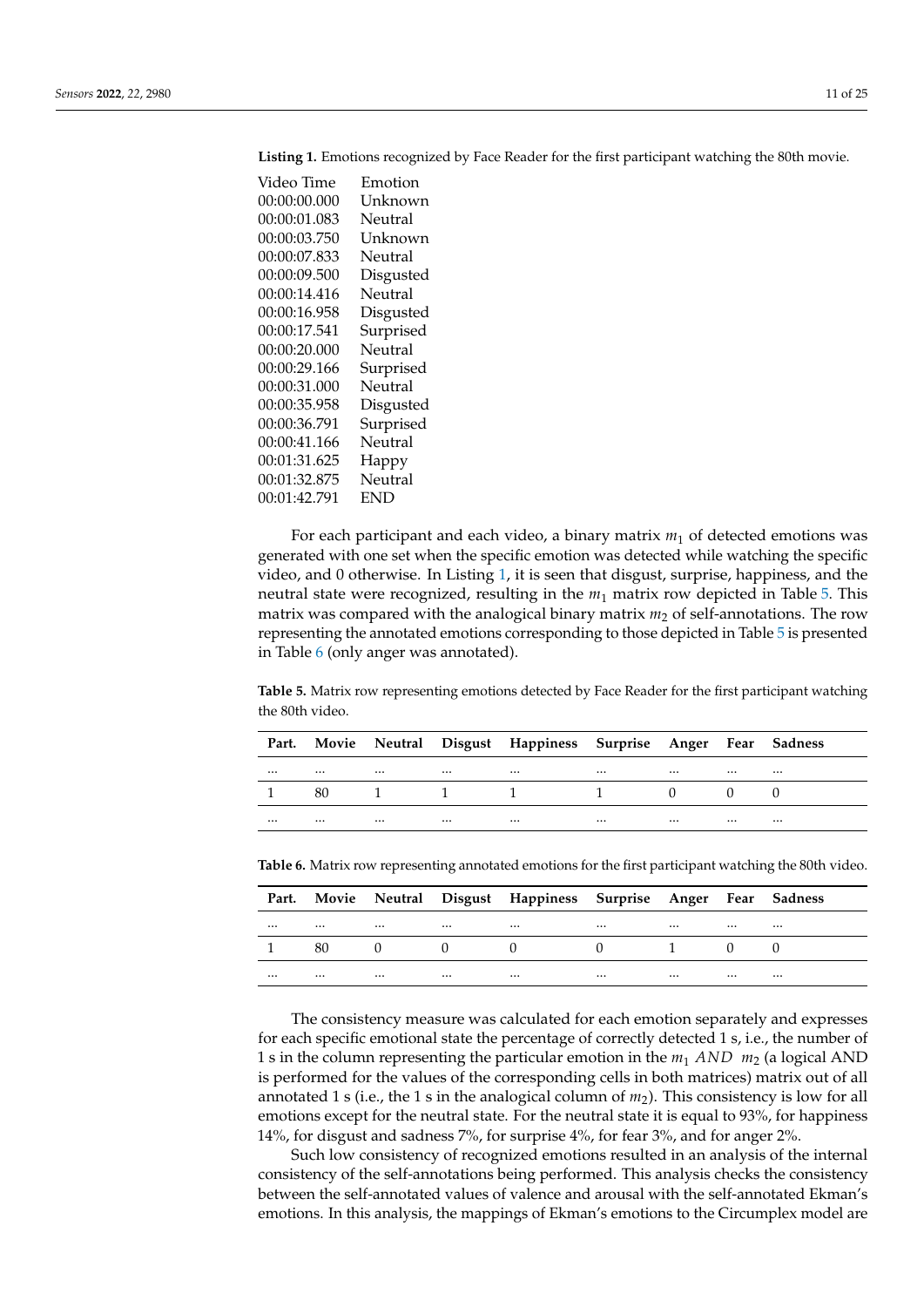used. Happiness is in the HVHA quadrant; sadness in LVLA; fear, anger and disgust in LVHA, and surprise when the valence is in the middle of the range of the values and arousal is high, as presented in Figure [3.](#page-12-0) This rule was used for the analysis of the self-annotations with a deviation of 10% on the plus and minus from the middle of the range for valence when surprise is analyzed. For each annotated valence, arousal and Ekman's emotions, it is checked whether any of the possible Ekman's emotions with respect to the valence and arousal values are annotated (if yes, the annotation is treated as consistent). In Table [7,](#page-11-0) an example of checking the internal consistency of self-annotations is presented. After watching the nineteenth movie, the first participant annotated valence to 1 and arousal to 6.46 (the range of values is <0, 10>). This correlates with the LVHA quadrant. In this quadrant, there are three Ekman's emotions: fear, anger, and disgust. The annotated external emotions were disgust and fear. According to the rule, if at least one emotion from those possible is annotated, the annotation is treated as consistent, and the case is determined as consistent.

| Participant              |                      |
|--------------------------|----------------------|
| Movie                    | 19                   |
|                          |                      |
| <b>Annotated Valence</b> | 1.00                 |
| <b>Annotated Arousal</b> | 6.46                 |
| Quadrant                 | <b>LVHA</b>          |
| Possible Ekman emotions  | Disgust, Anger, Fear |
| Annotated Ekman emotions | Disgust, Fear        |
| Consistent               | Yes                  |

<span id="page-11-0"></span>**Table 7.** Example showing the method of determining internal consistency of self-annotations.

The percentage of consistent annotations was 17.8%. These results confirm that post-stimuli self reports can be imprecise, e.g., due to the time-varying nature of human emotions [\[74–](#page-24-0)[76\]](#page-24-1).

In consequence, an analysis of the consistency between the external-annotations and the recognized valence and arousal by Face Reader was performed. In AMIGOS, external annotations are made by three experts every 20 s. Thus, for each timestamp the valence and arousal were averaged and mapped to 1 s samples. These values were compared with those predicted by Face Reader. The consistency of valence and arousal were analyzed separately as well as the consistency of the obtained quadrants. If the external annotations and estimates obtained from Face Reader for valence/arousal belonged to the same class (high or low) then the sample was treated as consistent. The consistency for valence was 72%, and for arousal was 78%. When the recognized and annotated quadrants were compared, the consistency was equal to 63%. These values reflect typical accuracy for the AMIGOS dataset [\[77–](#page-24-2)[80\]](#page-24-3) which allowed us to use Ekman's emotions obtained from Face Reader in the experiments.

The raw bioelectrical signals divided into one second epochs were processed to extract DE features for each channel of EEG, ECG, and GSR from nine crossed frequency bands: 0.5–4 Hz, 2–6 Hz, 4–8 Hz, 6– 11 Hz, 8–14 Hz, 11–22 Hz, 14–31 Hz, 22–40 Hz, and 31–50 Hz. In the case of the ECG signal, the DE features were extracted from its NN interval—the intervals between consecutive heartbeat detections— and converted to the 128 Hz sampling rate using cubic interpolation. The processed biosignal data were used as an input into GraphEmotionNet in both analyses. Additionally, in the analysis of the accuracy of the recognized quadrants in the Circumplex model, a 50% overlap was applied during the division into epochs that were split into 2 s epochs to improve the model training. The DE values can be highly responsive to the length of the signal and applying an overlap makes it possible to verify different lengths of segments without reducing the sample size. The improvement was within the experimental error and therefore was not reproduced for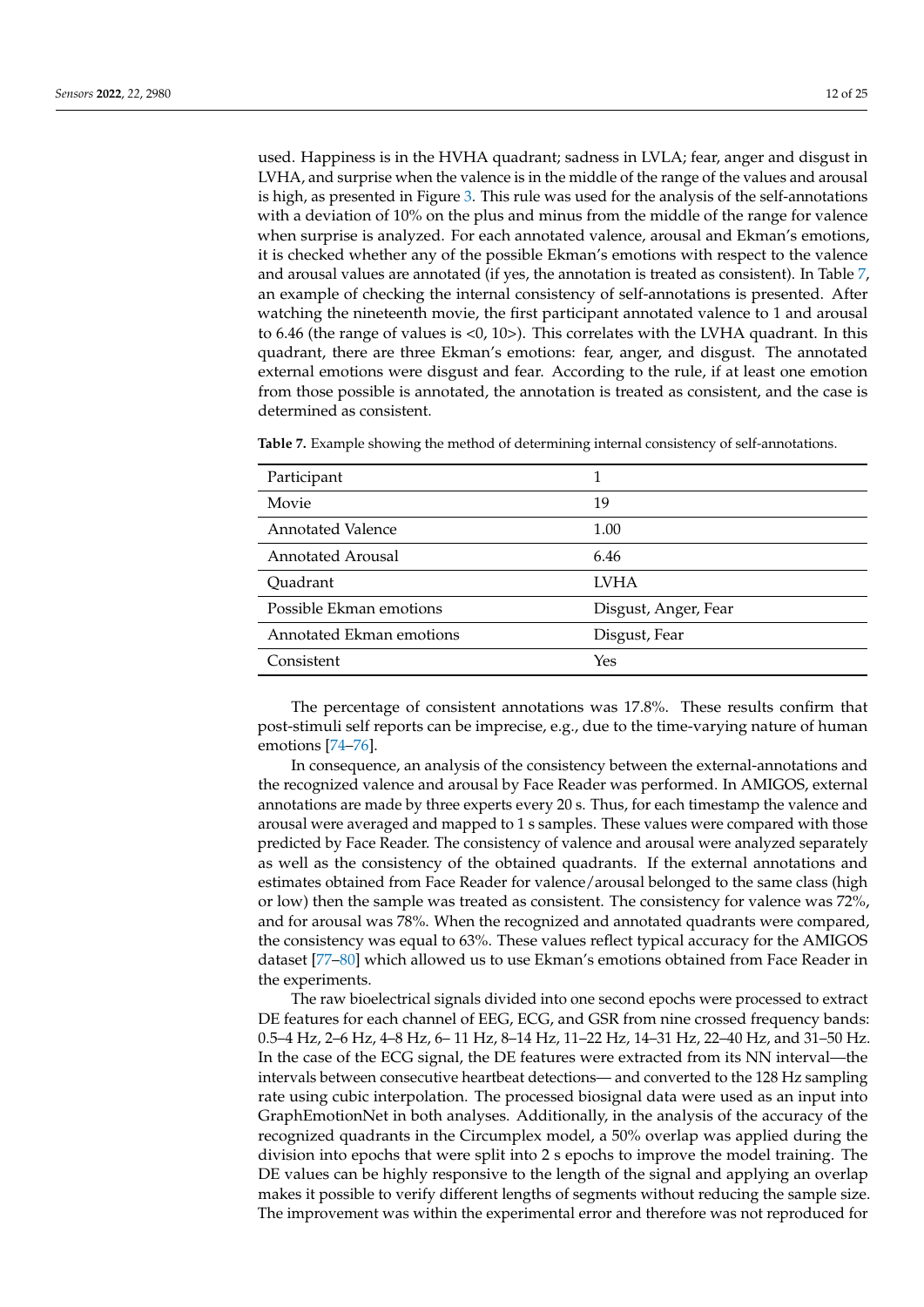Ekman labels. Applying an overlap for the Ekman labels corresponding to 1-s-long signal segments would additionally require the use of interpolation methods.

<span id="page-12-0"></span>

**Figure 3.** Ekman's emotions on Circumplex model (own elaboration based on [\[81\]](#page-24-4)).

Analysis of the Accuracy of Recognized Quadrants in the Circumplex Model

Within this analysis, GraphEmotionNet provides the probabilities of classification to the specific quadrant. The one with the highest probability is chosen. The aim of the analysis is to calculate the accuracy metric of this classification and compare them with baseline methods to show the applicability of GraphEmotionNet for emotion recognition. The two experiments were designed as depicted in Table [8.](#page-12-1) The first experiment applies the unimodal approach and the second applies the multimodal approach. In Experiment 1, the model takes the extracted DE features for the EEG signal. When the multimodal approach is applied in Experiment 2, the model takes the extracted DE features for the combination of the EEG, ECG, and GSR bioelectrical signals.

The ground truth data for these experiments, analogically as for the analysis of the consistency between the external annotations and the recognized valence and arousal by Face Reader, are derived from the external annotations. The values of the external annotations were averaged (average value calculated from the annotations made by the three experts). The average value was mapped to 1-second samples and for each sample the quadrant in the Circumplex model was determined.

<span id="page-12-1"></span>**Table 8.** Experiments specification for analysis of accuracy of recognized quadrant in Circumplex model.

| Exp. ID                 | <b>Emotion Model</b> | <b>Channels</b> | Data                                    | <b>Network Parameters</b> |  |
|-------------------------|----------------------|-----------------|-----------------------------------------|---------------------------|--|
| Exp. 1<br>$\frac{1}{2}$ |                      | EEG             |                                         | Table 4                   |  |
| Exp. 2                  | Circumplex model -   | EEG, ECG, GSR   | Data annotated with valence and arousal |                           |  |

# *4.3. Analysis of Recognized Emotion State Vectors Representing Six Basic Emotions and Neutral State*

4.3.1. Determining the Method of Measuring Correctness of Recognized Emotions

The emotion state vector is recognized by the GNN in each moment of time. Its correctness is checked by calculating the cosine similarity for each sample. The cosine similarity was chosen as a similarity measure taking into account both the values assigned to the specific points as well as the direction of the resultant vector, which is especially important when small values are recognized for the compared vectors and the Euclidean distance may vary slightly.

Two approaches for cosine similarity analysis are applied. Firstly, the averaging of the cosine similarity is analyzed. Secondly, the thresholds that make it possible to categorize samples as consistent, semi-consistent, or inconsistent are determined, and then the sizes of particular classes are further analyzed. To determine the thresholds the following steps are performed: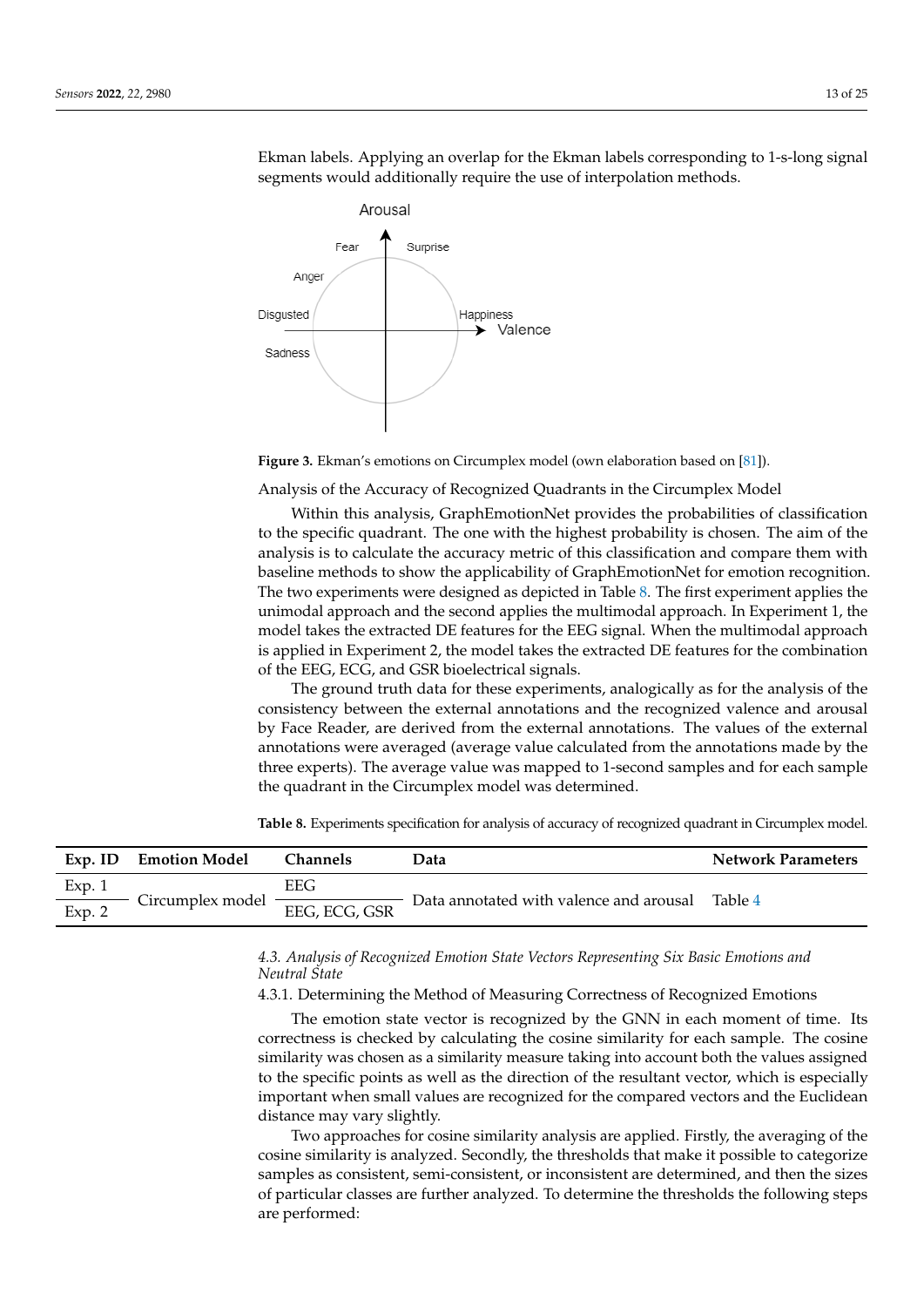- 1. A set of about 100 pairs of emotion state vectors is obtained (one vector is recognized by Face Reader and the other one is generated by GraphEmotionNet). The pairs are chosen in such a way that for each dominant emotion (the one with the highest value representing the probability assigned), the number of pairs is the same.
- 2. Five persons, not knowing the value of the cosine similarity, independently annotate each pair using the values 0, 1, and 2 to denote the pair as non-similar, semi-similar, and similar, respectively.
- 3. The class of the pair is determined based on the average value of the annotated values; if the average value is  $\geq$ 1.5, the pair is found to be consistent, if the average value is in the range <0.5, 1.5), the sample is found to be semi-consistent, and if the average value is <0.5, the sample is found to be inconsistent.
- 4. The tresholds are determined based on the distribution of values of cosine similarity within each class and the minimum value of cosine similarity within these classes.

#### 4.3.2. Analysis of Correctness of Recognized Emotional State Vectors

As depicted in Table [9,](#page-13-0) the four experiments (3–6) predicting the emotions in Ekman's model with the additional neutral emotion were designed. Two of these experiments applied the unimodal approach (Exp. 3 and Exp. 5), and the other two applied the multimodal approach (Exp. 4 and Exp. 6). Analogically as for the Circumplex model, in the experiments with one modality, the model takes the extracted DE features for the EEG signal. When the multimodal approach is applied, the model takes the extracted DE features for the combination of EEG, ECG, and GSR bioelectrical signals.

In this analysis, the ground truth data are the emotion state vectors obtained from Face Reader. The experiments return the probability distribution of the six Ekman's emotions and the neutral state. In the 5th and 6th experiments, the same model architecture, input, and target data are used as in the 3rd and 4th experiments. However, the training of the model is changed to use class weights that make the model eight times more sensitive to emotions other than neutral. The reason for changing the sensitivity is the vast number of samples in which the neutral state is a dominant emotion. The percentage of samples for the specific dominant emotions are depicted in Figure [4.](#page-14-2)

| $Exp.$ ID | <b>Emotion Model</b><br><b>Channels</b> |                            | Data                                                    | <b>Network</b><br><b>Parameters</b>                                  |  |
|-----------|-----------------------------------------|----------------------------|---------------------------------------------------------|----------------------------------------------------------------------|--|
| Exp.3     | Ekman model                             | EEG                        | Data annotated with                                     | Table 3                                                              |  |
| Exp. 4    | with neutral<br>emotion                 | EEG,<br>ECG,<br><b>GSR</b> | emotions obtained<br>from facial<br>expression analysis |                                                                      |  |
| Exp. 5    |                                         | EEG                        | Data annotated with                                     | Table 3 and also                                                     |  |
| Exp. $6$  | Ekman model<br>with neutral<br>emotion  | EEG,<br>ECG,<br>GSR        | emotions obtained<br>from facial<br>expression analysis | class weights that<br>increase sensitivity<br>of Ekman's<br>emotions |  |

<span id="page-13-0"></span>**Table 9.** Specification of experiments.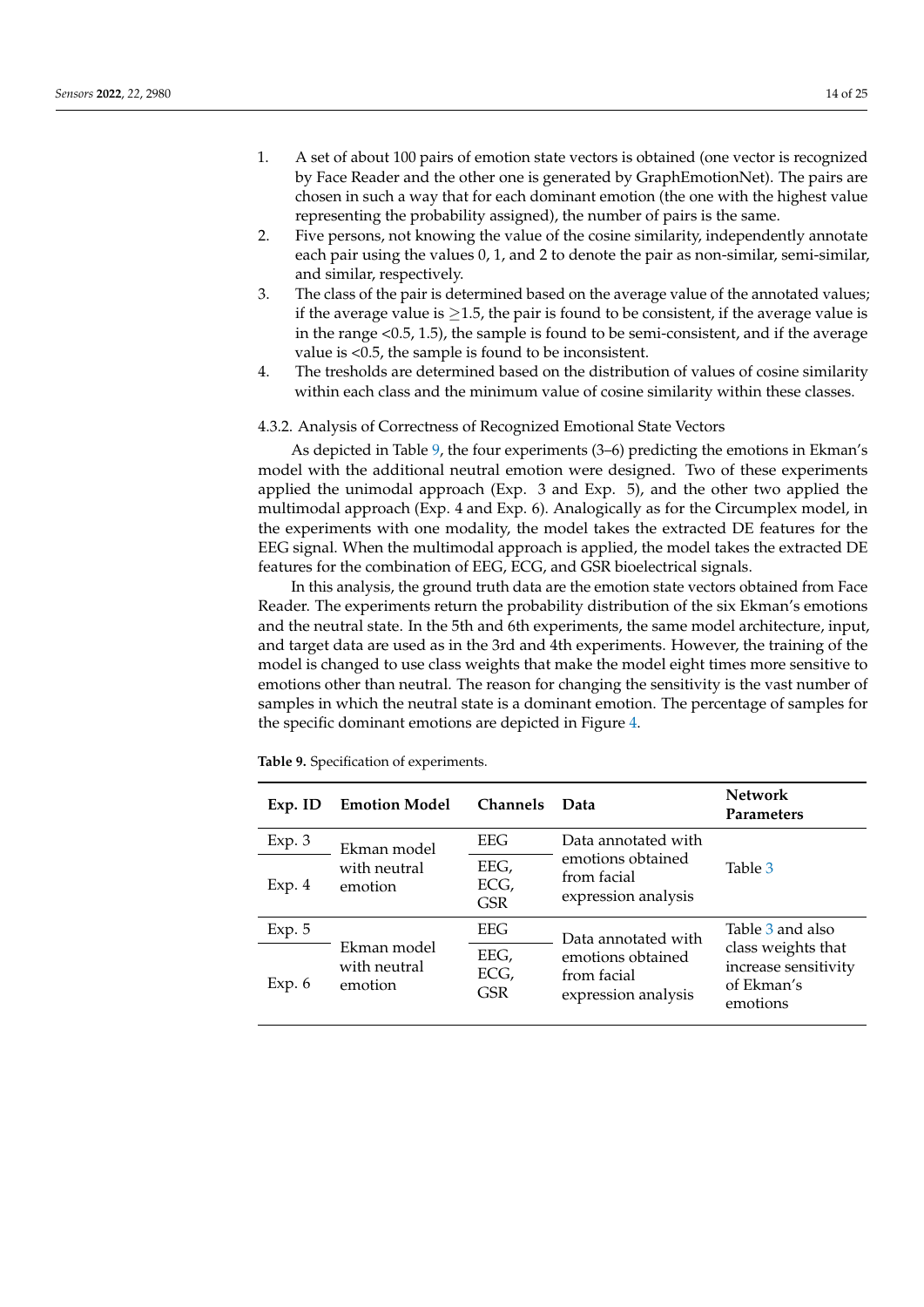<span id="page-14-2"></span>

**Figure 4.** Percentage of samples for the specific dominant emotions.

# <span id="page-14-0"></span>**5. Experiments Results**

The results of the experiments are separately described for the analysis of accuracy of the recognized quadrants in the Circumplex model in Section [5.1](#page-14-1) and the analysis of the recognized emotion state vectors representing the six basic emotions and neutral state in Section [5.3.](#page-16-0)

#### <span id="page-14-1"></span>*5.1. Analysis of the Accuracy of the Recognized Quadrants in the Circumplex Model*

The results of the accuracy analysis are presented first in the form of confusion matrices for both experiments, and second in comparison to other baseline methods. It is worth remembering that the aim of this analysis is to prove the applicability of GraphEmotionNet for emotion recognition in order to utilize it in the next step for the analysis of the recognized emotion state vectors representing the six basic emotions and the neutral state.

Figures [5](#page-15-0) and [6](#page-15-1) show the confusion matrices for experiments 1 and 2, respectively. As can be observed in their differences, the addition of the ECG and GSR bioelectrical signals yielded an increase in correctly classified high-arousal classes for both low and high valence. This is an increase of approximately 15 percentage points for the low valence samples and 18 percentage points for the high valence samples. High arousal classes were less often confused for low arousal classes; however, the misclassification of high arousal samples as their corresponding opposite valence state increased slightly.

A comparison of the accuracy results for valence and arousal with baseline methods can be found in Table [10.](#page-15-2) The works in question are: End-to-end facial and physiological model for Affective Computing and applications' [\[77\]](#page-24-2), An Attribute-invariant Variational Learning for Emotion Recognition Using Physiology [\[78\]](#page-24-5), Using Deep Convolutional Neural Network for Emotion Detection on a Physiological Signals Dataset (AMIGOS) [\[80\]](#page-24-3), and An inter-domain study for arousal recognition from physiological signals [\[79\]](#page-24-6). The comparison of the graph neural network for emotions was done with these baseline models that perform emotion classification using bioelectrical signals from the AMIGOS dataset.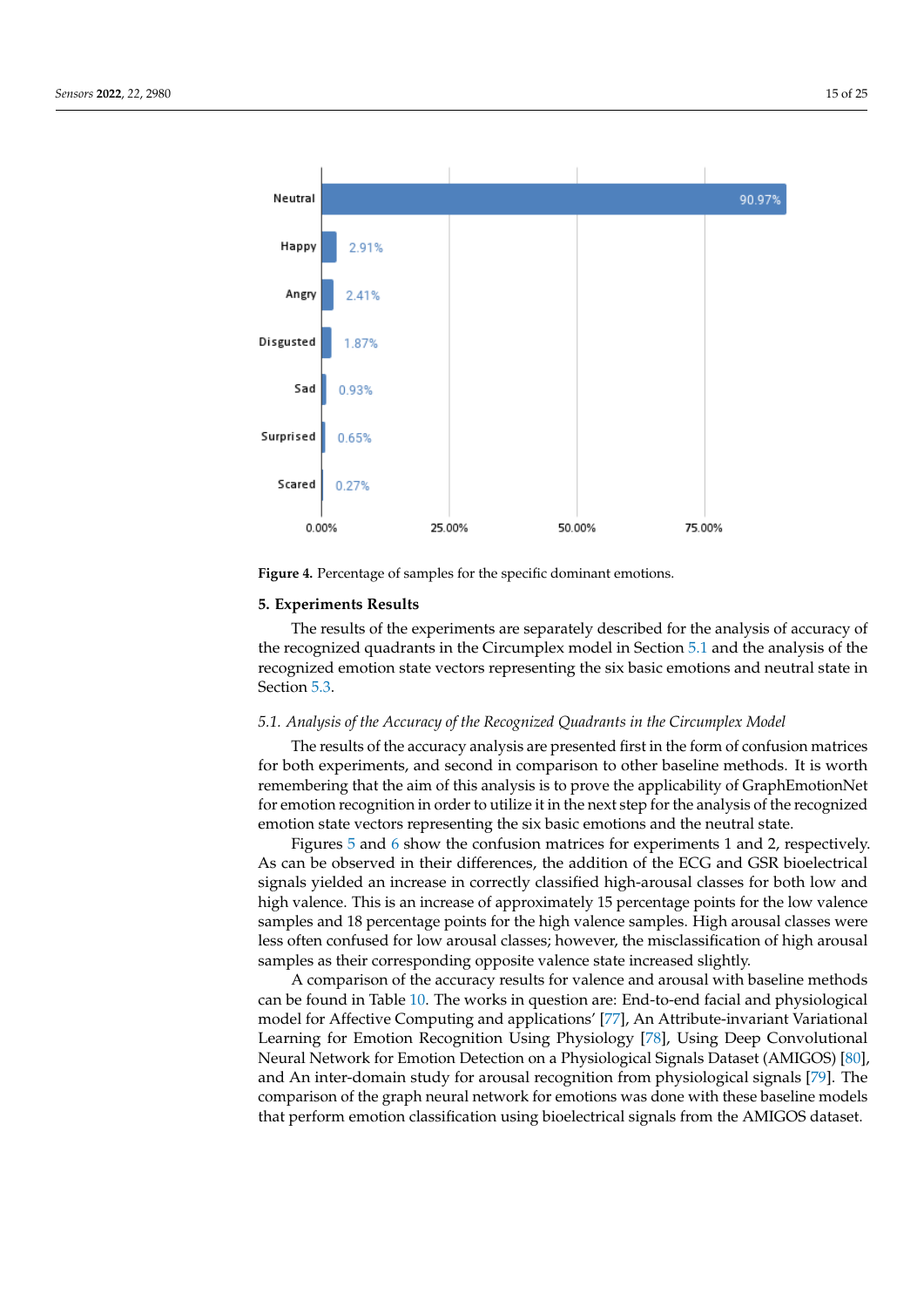<span id="page-15-0"></span>

**Figure 5.** Confusion Matrix for Experiment 1.

<span id="page-15-1"></span>

**Figure 6.** Confusion Matrix for Experiment 2.

The presented results show accuracy similar to the other baseline method, which allows GraphEmotionNet to be utilized in the analysis of the recognized emotion state vectors representing the six basic emotions and neutral state.

<span id="page-15-2"></span>**Table 10.** Comparison of accuracy found in the literature.

|                            | Method      | Valence Acc | Arousal Acc |
|----------------------------|-------------|-------------|-------------|
| [77]                       | AE          | 65.05%      | 87.53%      |
| $[78]$                     | AI-VAE      | 68.80%      | 67.00%      |
| $[79]$                     | <b>DCNN</b> | 76.00%      | 75.00%      |
| [80]                       | AdaB        | -           | 56.00%      |
| Our method<br>(unimodal)   | <b>GNN</b>  | $67.20\%$   | 75.88%      |
| Our method<br>(multimoadl) | <b>GNN</b>  | 69.71%      | 70.75%      |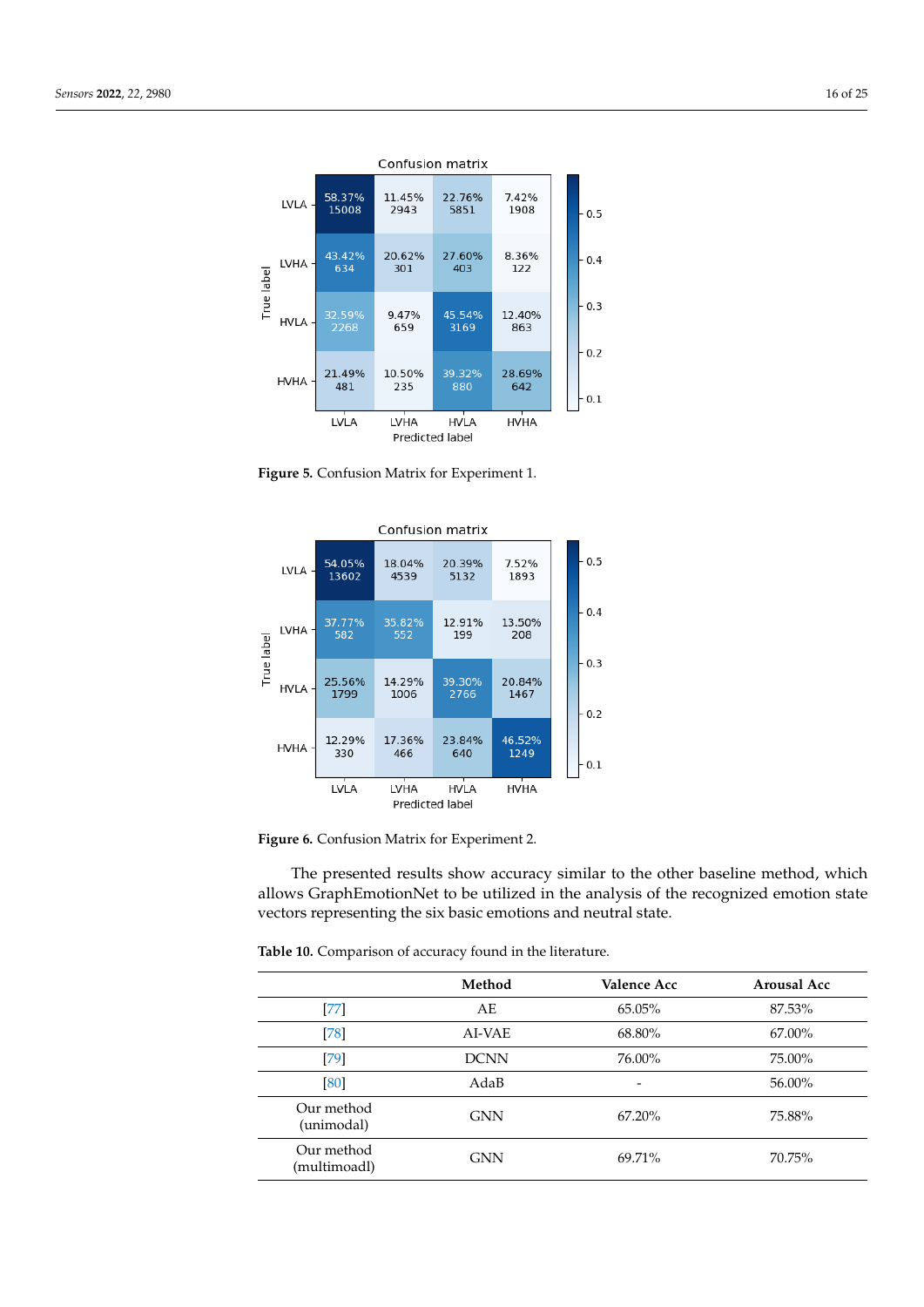#### *5.2. Determining the Method of Measuring Correctness of Recognized Emotions*

Having a set of about 100 pairs of emotional state vectors annotated by five persons and the average value calculated, three classes of pairs were determined. In the class with consistent pairs (with the average value of annotations equal to 1.5), all pairs have a similarity measure greater than 0.8. In the class with the inconsistent pairs (with an annotation average value less than 0.5), about 40% of pairs have a similarity measure less than 0.5. There are no other classes where such pairs exist. Neither the consistent one nor the semi-consistent one contains pairs where the similarity measure is less than 0.5. The semi-consistent class (with an annotation average value in the range  $<$ 0.5, 1.5) has the highest standard deviation for annotations (0.3 versus 0.19 and 0.14 for the consistent and inconsistent classes, respectively). This shows that this class is most subjective. These experimental premises were used to designate thresholds:

- consistent class-cosine similarity  $\geq 0.8$ ;
- semi-consistent class-cosine similarity in the range <0.5, 0.8);
- inconsistent class-cosine similarity  $< 0.5$ .

#### <span id="page-16-0"></span>*5.3. Analysis of Correctness of Recognized Emotional State Vectors*

The analysis of the correctness of the recognized emotions is done using the cosine similarity measure and determined thresholds. It is worth remembering that the analysis does not compare the results with baseline methods as, to the best of our knowledge, DE features have only been used to recognize emotions in Circumplex models or for three emotions categories (positive, negative, and neutral). The presented analysis is mainly focused on the new finding connected with Ekman's emotion recognition based on DE features and the GNN, which are discussed.

The results of the analysis are presented in Tables [11](#page-17-0) and [12](#page-17-1) for Experiments 3–6, respectively. When the average cosine similarity is calculated for the specific emotion, those samples are taken into account for which the dominant emotion is the same. The percentages of consistent samples are depicted on density plots, in additional to Tables [11](#page-17-0) and [12.](#page-17-1) The density plots are prepared for a sliding window with a size 0.5 and are depicted in Figures [7–](#page-18-0)[10](#page-19-1) for Experiments 3–6, respectively.

For Experiments 3 and 4, the average cosine similarity, as well as the percentage of consistent samples, is very high. This results from the fact that for about 91% of samples, the neutral emotional state is dominant. When the neutral state is dominant, the average cosine similarity is very high (96%/97% for the unimodal/multimodal approach). For the basic Ekman's emotions, the average cosine similarity is the highest for fear and disgust when the unimodal approach is applied, and for anger and surprise in the multimodal approach. However, the average cosine similarities for fear and disgust are almost equal to that for surprise. Using the multimodal approach results in higher values of the cosine similarity. Adding new modalities influences the value of the average cosine similarity for anger the most. There is quite an interesting observation that the average cosine similarity is lowest for the happiness emotion.

Analyzing the percentage of consistent samples, it can be noticed that adding new modalities increase these percentages for all dominant emotions. The smallest difference in this percentage is for the fear emotion (analogically, the difference in the cosine similarity for fear is the lowest). Even more interesting is the fact that only the fear emotion has the highest percentage of consistent samples for the unimodal approach, which is not the case when the ECG and GSR observation channels are also analyzed. For the multimodal approach, the percentage is the highest for anger, but disgust and surprise also have higher percentages of consistent samples than fear. The cosine similarity threshold of 0.5 is exceeded by more than 80% of samples for anger, disgust, surprise, and fear in both the unimodal and multimodal approaches.

In the case of weighted classes, comparing the average cosine similarity for one modality used (Experiment 5) with those obtained in experiment 3, it can be noticed that the average cosine similarity increased for happiness, anger, surprise, and sadness. It is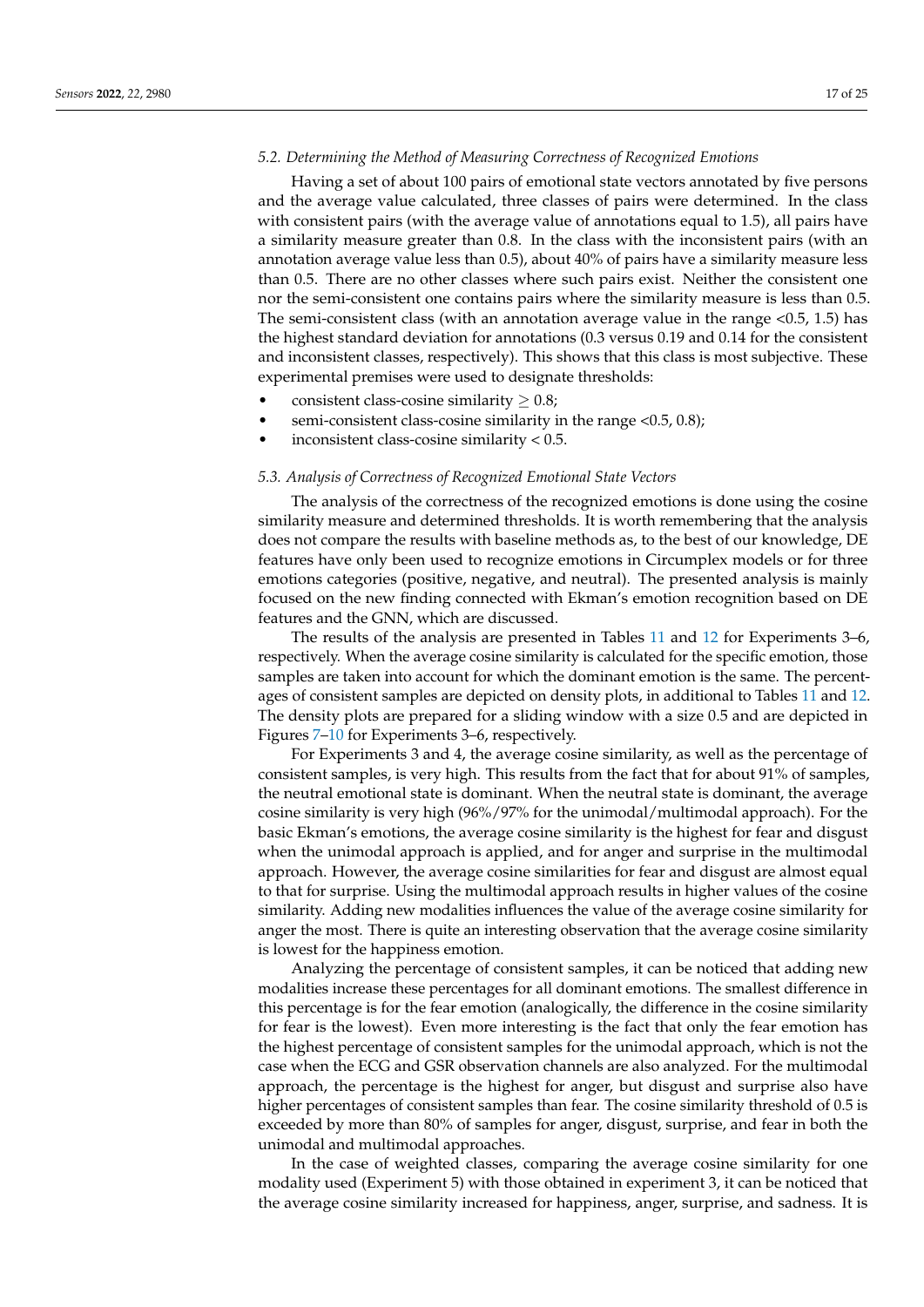lower for the two highest obtained in Experiments 3 (i.e., disgust and fear). Comparing the average cosine similarity for the multimodal approach (Experiments 4 and 6), it is lower in Experiment 6 for all emotions but happiness and anger. Additionally, no significant change was observed to the cosine similarity values of the happiness, surprise, and sadness emotion classes when comparing the unimodal and multimodal approaches in Experiments 5 and 6. However, there was a difference in the cases of the remaining classes—anger, disgust, and fear. As can be seen in Table [12,](#page-17-1) both anger and disgust show marginal improvement, while the resulting cosine similarity for fear worsened. The percentage of non-consistent samples is lower for all emotions except for fear in the multimodal approach.

|                  | Cosine<br>Average<br>Similarity |               | <b>Percentage of Consistent</b><br><b>Samples</b> |               | Semi-<br>Percentage<br>of<br><b>Consistent Samples</b> |               | Percentage of Non-<br><b>Conistent Samples</b> |               |
|------------------|---------------------------------|---------------|---------------------------------------------------|---------------|--------------------------------------------------------|---------------|------------------------------------------------|---------------|
|                  | <b>EEG</b>                      | EEG, ECG, GSR | <b>EEG</b>                                        | EEG, ECG, GSR | <b>EEG</b>                                             | EEG, ECG, GSR | <b>EEG</b>                                     | EEG, ECG, GSR |
| <b>Happiness</b> | 0.4570                          | 0.5499        | 02.13%                                            | 16.32%        | 45.77%                                                 | 44.15%        | 52.09%                                         | 39.53%        |
| Anger            | 0.6663                          | 0.8246        | 19.49%                                            | 63.34%        | 64.31%                                                 | 32.57%        | 16.21%                                         | $04.09\%$     |
| Disgust          | 0.6950                          | 0.7755        | 21.87%                                            | 50.83%        | 68.09%                                                 | 42.41%        | $10.04\%$                                      | $06.77\%$     |
| Surprise         | 0.6625                          | 0.7893        | $05.94\%$                                         | 53.00%        | 83.33%                                                 | 42.72%        | $10.72\%$                                      | $04.28\%$     |
| Sadness          | 0.5251                          | 0.6369        | $00.82\%$                                         | 16.49%        | 61.58%                                                 | 62.70%        | 37.60%                                         | 20.81%        |
| Fear             | 0.7527                          | 0.7676        | 34.26%                                            | 38.68%        | $60.19\%$                                              | 59.43%        | $05.56\%$                                      | 01.89%        |
| Neutral          | 0.9635                          | 0.9707        | 98.07%                                            | 98.59%        | $01.92\%$                                              | $01.37\%$     | $00.01\%$                                      | $00.04\%$     |
| A11              | 0.9270                          | 0.9457        | 89.29%                                            | $93.00\%$     | $08.12\%$                                              | 05.41%        | $02.59\%$                                      | 01.59%        |

<span id="page-17-0"></span>**Table 11.** Analysis of cosine similarity for Experiments 3 and 4.

<span id="page-17-1"></span>**Table 12.** Analysis of cosine similarity for Experiments 5 and 6.

|           | Cosine<br>Average<br>Similarity |               | <b>Percentage of Consistent</b><br><b>Samples</b> |               | Percentage of Semi-<br><b>Consistent Samples</b> |               | Percentage of Non-<br><b>Conistent Samples</b> |               |
|-----------|---------------------------------|---------------|---------------------------------------------------|---------------|--------------------------------------------------|---------------|------------------------------------------------|---------------|
|           | <b>EEG</b>                      | EEG, ECG, GSR | <b>EEG</b>                                        | EEG, ECG, GSR | <b>EEG</b>                                       | EEG, ECG, GSR | <b>EEG</b>                                     | EEG, ECG, GSR |
| Happiness | 0.6076                          | 0.6084        | 22.71%                                            | $21.66\%$     | 43.54%                                           | 47.34%        | 33.75%                                         | 31.00%        |
| Anger     | 0.8069                          | 0.8357        | 59.07%                                            | $66.69\%$     | 33.78%                                           | 26.72%        | 07.15%                                         | 06.59%        |
| Disgust   | 0.6824                          | 0.7255        | 19.68%                                            | 34.70%        | 68.96%                                           | 55.15%        | $11.36\%$                                      | $10.16\%$     |
| Surprise  | 0.7211                          | 0.7207        | 32.67%                                            | 33.19%        | 57.95%                                           | $60.31\%$     | $09.38\%$                                      | 06.50%        |
| Sadness   | 0.6147                          | 0.6178        | 17.77%                                            | 18.01%        | 56.23%                                           | 58.60%        | 25.99%                                         | 23.39%        |
| Fear      | 0.6158                          | 0.5743        | $06.48\%$                                         | 08.33%        | 75.00%                                           | 63.89%        | 18.52%                                         | 27.78%        |
| Neutral   | 0.9088                          | 0.9091        | $90.52\%$                                         | 89.19%        | 08.68%                                           | 10.09%        | 00.80%                                         | 00.72%        |
| All       | 0.8868                          | 0.8880        | 84.53%                                            | 83.72%        | 13.00%                                           | 13.99%        | 02.47%                                         | 02.29%        |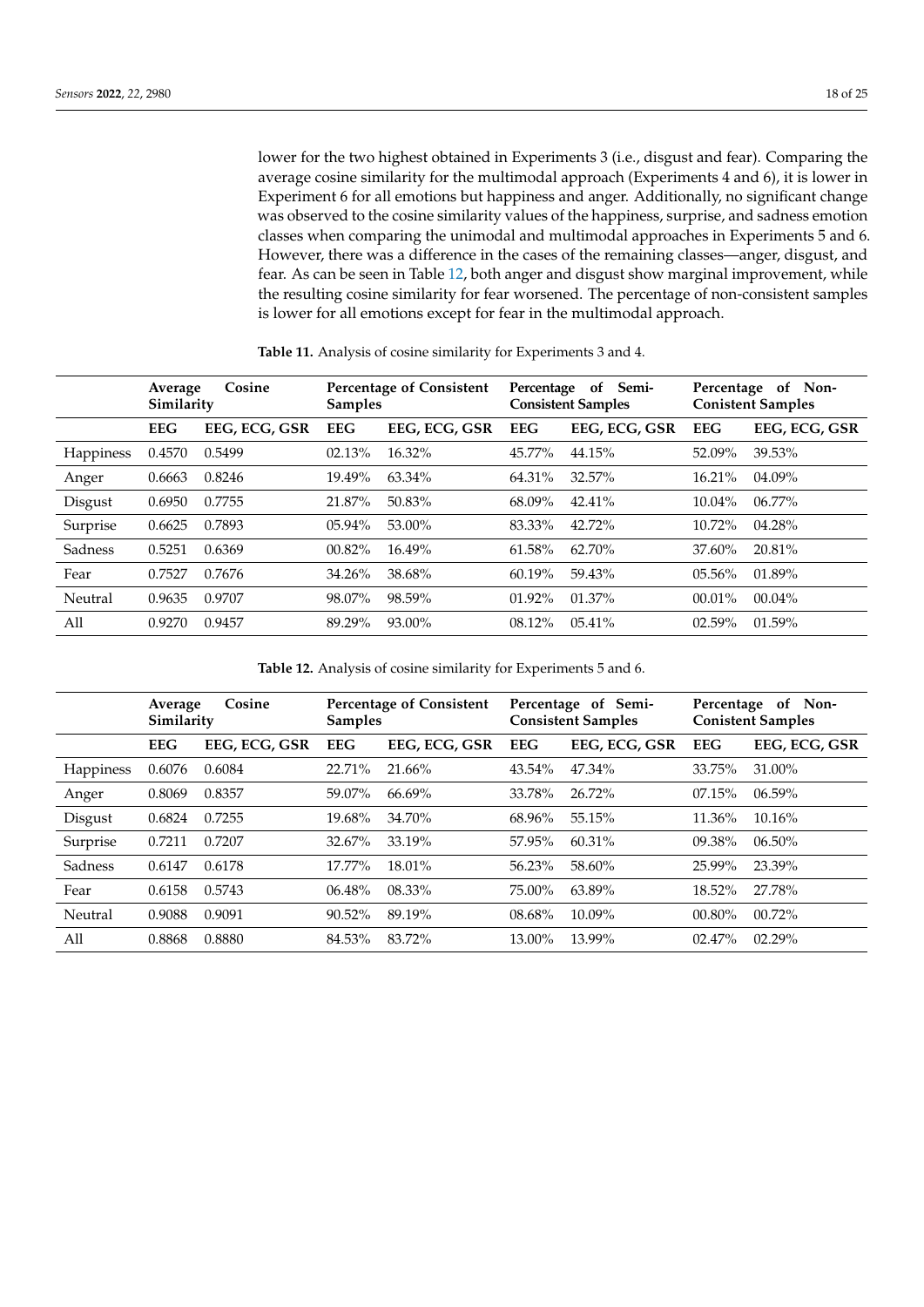<span id="page-18-0"></span>

**Figure 7.** Density plot for Ekman's emotions with neutral state in Experiment 3.



**Figure 8.** Density plot for Ekman's emotions with neutral state in Experiment 4.

To summarize, the following observations were made:

- The cosine similarity for happiness and sadness is lower compared to the other basic emotions—this may be explained by the fact that the recognized facial expressions typical for sadness and happiness may have no reflection in a person's emotions (e.g., the person can smile but she/he does not have to feel happy); there may be no correspondence between a person's facial expressions and the emotions reflected in physiological signals;
- The best recognized emotion is anger, which may be a premise to formulate the conclusion that DE features convey much information about this emotion;
- Adding the ECG and GSR modalities in the process of emotion recognition increases the cosine similarity for almost all basic emotions except for fear. This may be explained by the fact that the emotion of fear is better reflected in EEG biosignals than in ECG or GSR; however, this result must be confirmed with additional research;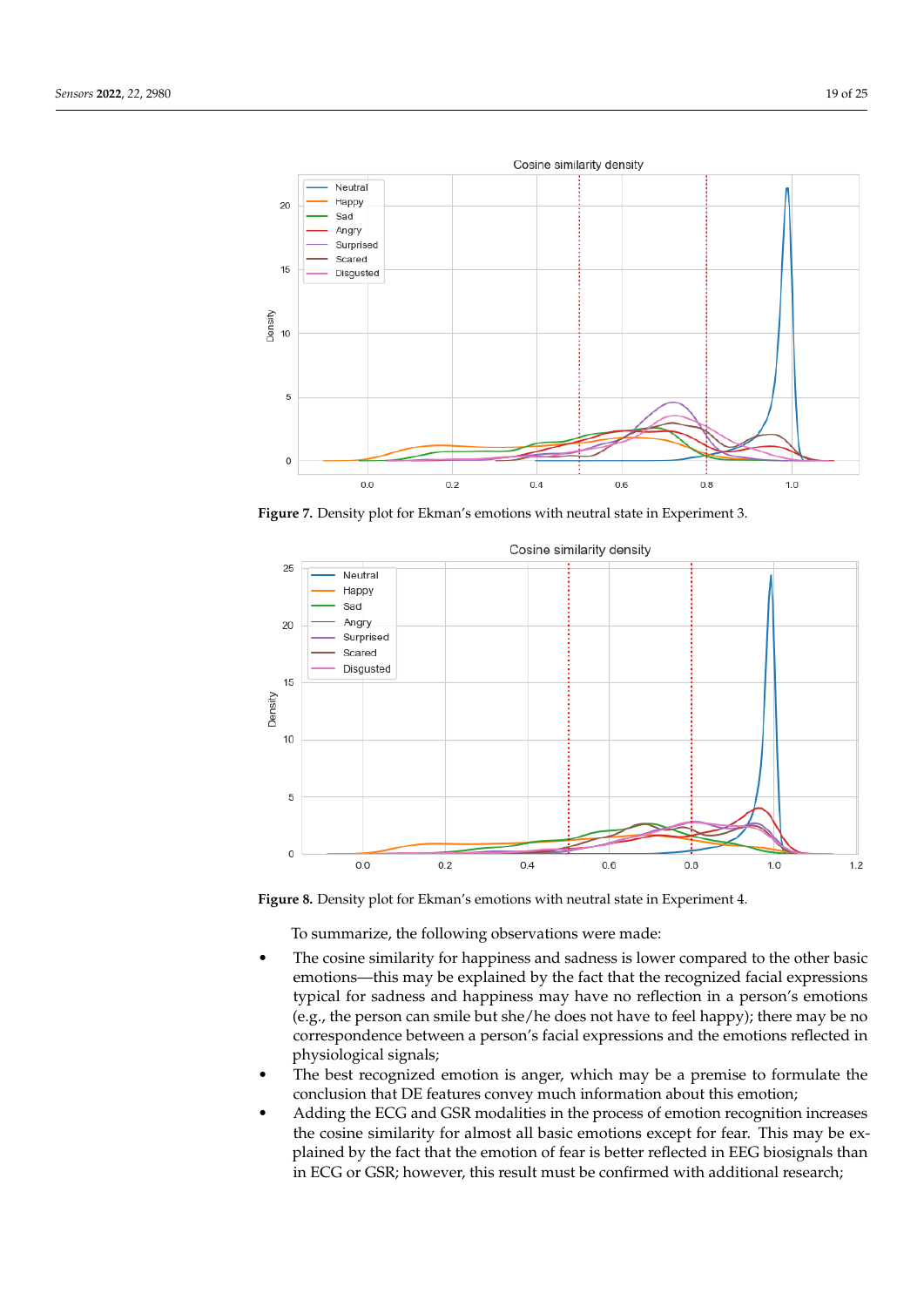- Setting the class weights to increase the sensitivity of Ekman's emotions increases the cosine similarity for happiness and sadness, but their cosine similarity is still the lowest of all of the basic emotions;
- Setting the class weights to increase the sensitivity influenced the percentage of consistent samples for the one modality (EEG) approach most—it increases this percentage significantly for happiness, anger, surprise, and sadness while in the same time reducing it by almost 30% for fear.



**Figure 9.** Density plot for Ekman's emotions with neutral state in Experiment 5.

<span id="page-19-1"></span>

**Figure 10.** Density plot for Ekman's emotions with neutral state in Experiment 6.

## <span id="page-19-0"></span>**6. Discussion**

This study presents an approach based on GraphSleepNet for emotion recognition. The GraphEmotionNet graph neural network was constructed by adapting GraphSleepNet. The answers to the research questions made it possible to validate the presented approach.

First, to answer RQ1 (What is the accuracy of valance and arousal predicted by GraphEmotionNet?), two experiments (1 and 2) were conducted. Within these experiments,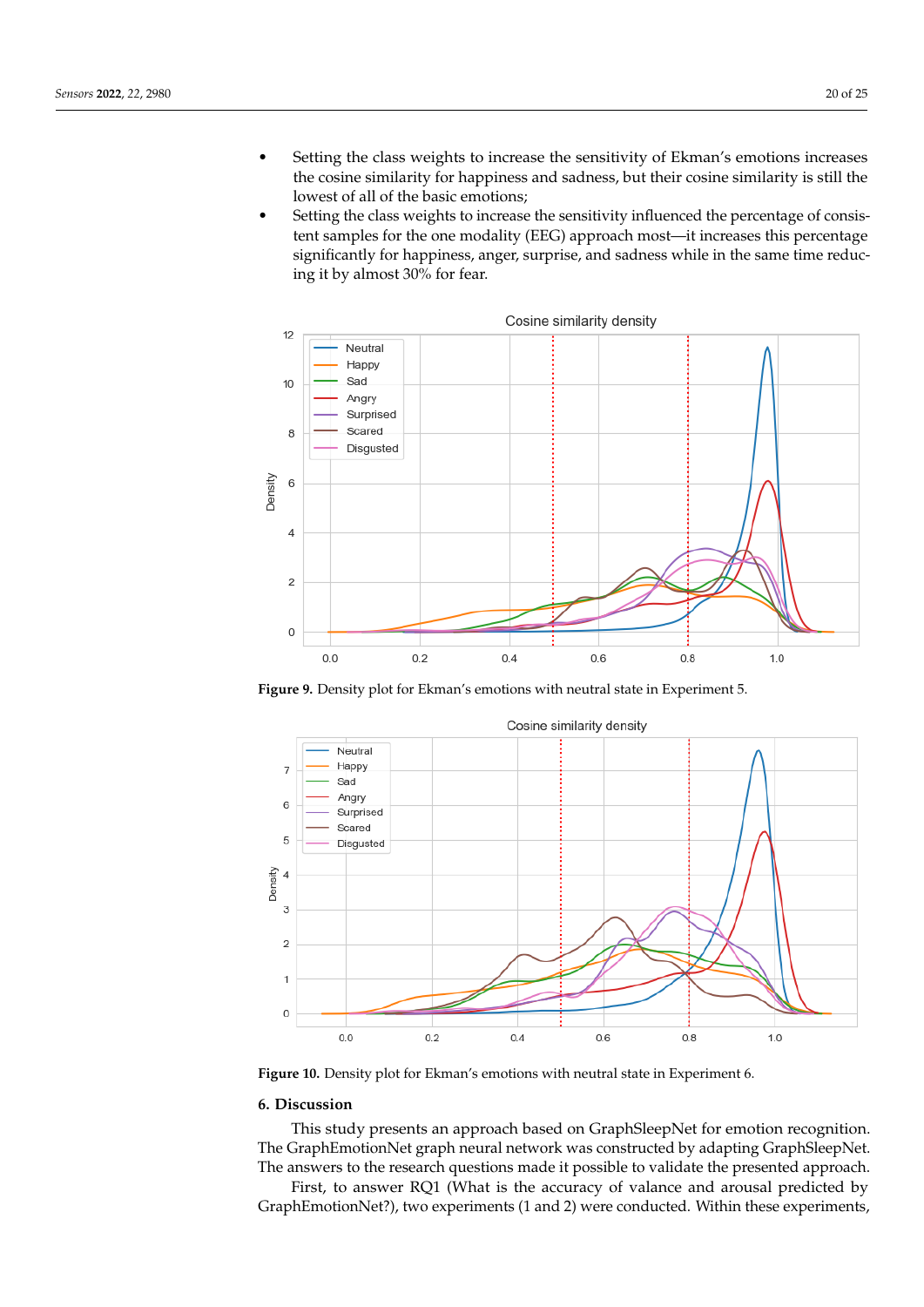the accuracies for both the unimodal and multimodal approaches were calculated. The results show accuracy similar to other baseline methods which permits GraphEmotionNet to be utilized for emotion recognition.

Second, to answer RQ2 (What is the correctness of the emotion state vectors for Ekman's model with the neutral state predicted by GraphEmotionNet for a single moment of time?) and RQ3 (In what way do the modalities used in GraphEmotionNet and the emotion recognized influence the answers of RQ2?), three experiments (3–6) were conducted. Within these experiments, the cosine similarities of the obtained vectors were analyzed. Moreover, the thresholds allowing for the classification of samples as consistent, semi-consistent, and non-consistent were settled and the percentages of samples classified to these classes were calculated. Some observations were made in addition to the numerical metrics.

The study allowed us to answer the research questions RQ1, RQ2, and RQ3, and as a main contribution to the knowledge, formulate some observations about the recognition of the six basic emotions from the DE features. Still, the research has some limitations. The ground truth was obtained in the process of emotion recognition from facial expressions. This can, in some cases, be invalid as not all facial expressions must be reflected in the physiology. However, assuming that such cases can take place, the observations are still valuable as the accuracy of the emotion recognition from Face Reader for the AMIGOS dataset with respect to external annotations is 72% and 78% for valence and arousal, respectively. It is worth noting that the accuracy is calculated for the Circumplex model and not the Ekman one. What is more, the observations are currently identified based on the analysis of only one dataset. Taking the above into consideration, the observations must be treated as new detections and not general rules. To prove detections and define more general conclusions, the research should be repeated for at least two other datasets and it would be best for the ground truth to be obtained from various annotations (both self and external). Such an approach, however, demands a dataset to be annotated continuously in the Ekman model, and such datasets are currently not available.

Further to the obtained observations, the study also provides some knowledge about the similarity of emotional state vectors. It is difficult to set the thresholds unambiguously, even by carrying out experiments, as the perception of emotions is subjective, and the same feature influences the values of annotations describing the similarity of emotion state vectors.

The last significant achievement of the study is the validation of the GNN network for emotion recognition built for both the unimodal and multimodal approaches based on DE features.

The study also opens up new possibilities for further research. There are works planned to explore at least the following areas. It would be interesting to explore whether adding the contextual information about the obtained physiological signals (information characterizing their origin and meaning) can improve the correctness of GraphEmotionNet. Another approach that could be taken into consideration is the change of extracted features from the bioelectrical signals, using other features such as Power Spectral Density (PSD). It would also be worthwhile to check the correctness from a different perspective, that is, the correctness of the whole time series representing the emotional states during the whole activity (not only in a single moment of time). To sum up, the presented research provides some new insights, especially in the context of Ekman's emotion recognition from physiological signals.

**Author Contributions:** Conceptualization, T.Z. and T.W.; methodology, T.W., T.Z. and M.R.; software, T.W., R.Z., M.R. and M.Z.; validation, R.Z. and M.R.; formal analysis, T.W., M.R. and R.Z.; investigation, T.W., M.R. and R.Z.; resources, T.W., M.R. and R.Z.; data curation, M.R.; writing—original draft preparation, T.Z., T.W., M.R. and R.Z.; writing—review and editing, T.Z., T.W., M.R. and R.Z.; visualization, T.W., M.R. and R.Z.; supervision, T.Z.; project administration, T.W.; funding acquisition, T.Z. and T.W. All authors have read and agreed to the published version of the manuscript.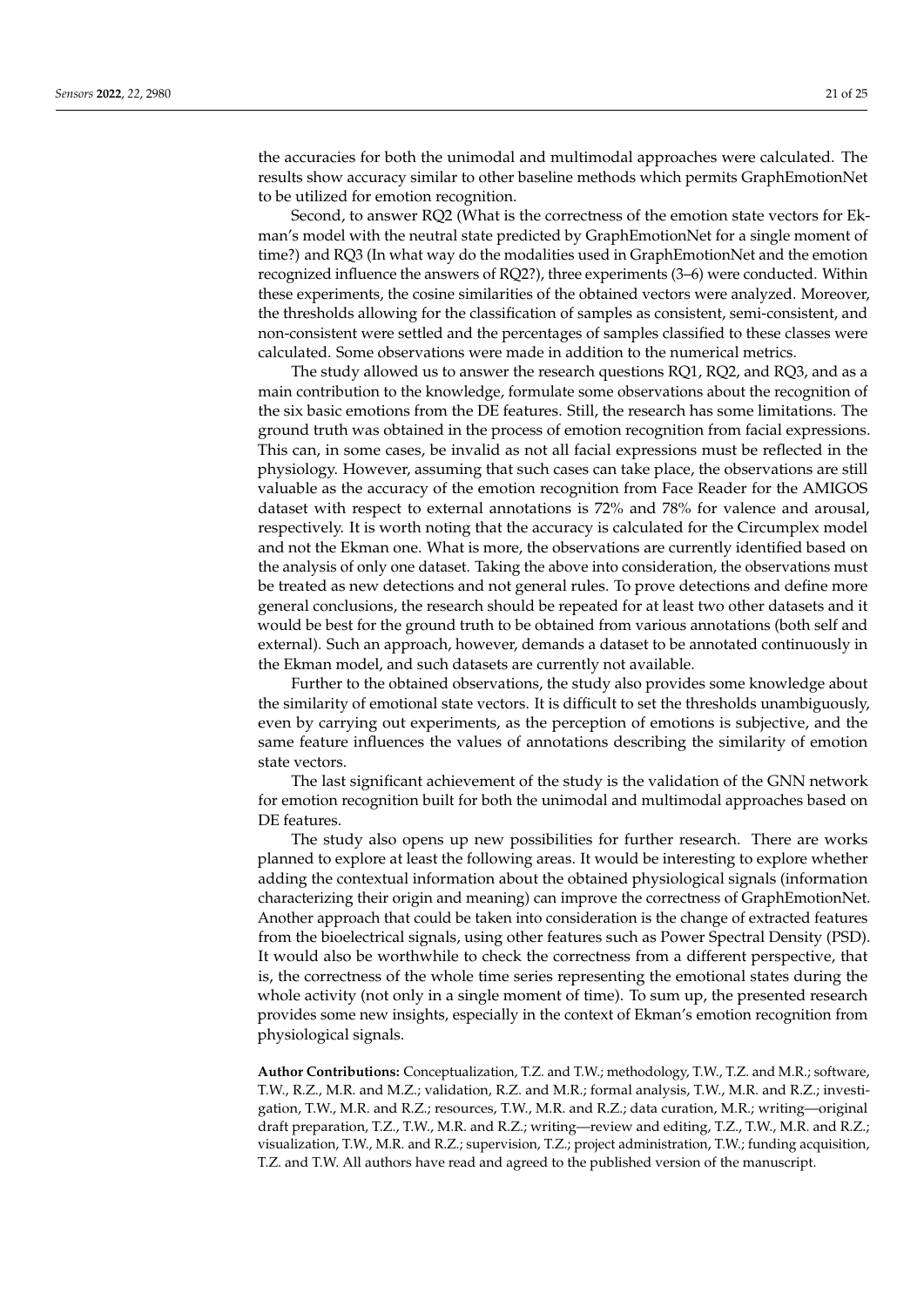Funding: Financial support of these studies from Gdańsk University of Technology by the DEC-3/RADIUM/2021 grant under the RADIUM-'Excellence Initiative-Research University' program is gratefully acknowledged.

**Institutional Review Board Statement:** Not applicable.

**Informed Consent Statement:** Not applicable.

**Data Availability Statement:** Data was obtained from Queen Mary University of London, London, UK & University of Trento, Trento, Italy and are available at [http://www.eecs.qmul.ac.uk/mmv/](http://www.eecs.qmul.ac.uk/mmv/datasets/amigos/) [datasets/amigos/](http://www.eecs.qmul.ac.uk/mmv/datasets/amigos/) (accessed on 5 April 2022) with the permission of Queen Mary University of London, London, UK.

**Conflicts of Interest:** The authors declare no conflict of interest.

#### **References**

- <span id="page-21-0"></span>1. Ackermann, P.; Kohlschein, C.; Bitsch, J.A.; Wehrle, K.; Jeschke, S. EEG-based automatic emotion recognition: Feature extraction, selection and classification methods. In Proceedings of the 2016 IEEE 18th International Conference on e-Health Networking, Applications and Services (Healthcom), Munich, Germany, 14–16 September 2016; pp. 1–6. [\[CrossRef\]](http://doi.org/10.1109/HealthCom.2016.7749447)
- <span id="page-21-1"></span>2. Zhong, P.; Wang, D.; Miao, C. EEG-Based Emotion Recognition Using Regularized Graph Neural Networks. *IEEE Trans. Affect. Comput.* **2020**. [\[CrossRef\]](http://dx.doi.org/10.1109/TAFFC.2020.2994159)
- <span id="page-21-2"></span>3. Jia, Z.; Lin, Y.; Wang, J.; Zhou, R.; Ning, X.; He, Y.; Zhao, Y. GraphSleepNet: Adaptive Spatial-Temporal Graph Convolutional Networks for Sleep Stage Classification. In Proceedings of the Twenty-Ninth International Joint Conference on Artificial Intelligence (IJCAI-20), Yokohama, Japan, 11–17 July 2020; pp. 1324–1330. [\[CrossRef\]](http://dx.doi.org/10.24963/ijcai.2020/184)
- <span id="page-21-3"></span>4. Ekman, P. An argument for basic emotions. *Cogn. Emot.* **1992**, *6*, 169–200. [\[CrossRef\]](http://dx.doi.org/10.1080/02699939208411068)
- <span id="page-21-4"></span>5. Schlosberg, H. Three dimensions of emotion. *Psychol. Rev.* **1954**, *61*, 81–88. [\[CrossRef\]](http://dx.doi.org/10.1037/h0054570) [\[PubMed\]](http://www.ncbi.nlm.nih.gov/pubmed/13155714)
- <span id="page-21-5"></span>6. Chen, D.W.; Miao, R.; Yang, W.Q.; Liang, Y.; Chen, H.H.; Huang, L.; Deng, C.J.; Han, N. A Feature Extraction Method Based on Differential Entropy and Linear Discriminant Analysis for Emotion Recognition. *Sensors* **2019**, *19*, 1631. [\[CrossRef\]](http://dx.doi.org/10.3390/s19071631) [\[PubMed\]](http://www.ncbi.nlm.nih.gov/pubmed/30959760)
- <span id="page-21-6"></span>7. Zheng, W.L.; Zhu, J.Y.; Lu, B.L. Identifying Stable Patterns over Time for Emotion Recognition from EEG. *IEEE Trans. Affect. Comput.* **2019**, *10*, 417–429. [\[CrossRef\]](http://dx.doi.org/10.1109/TAFFC.2017.2712143)
- 8. Li, D.; Xie, L.; Chai, B.; Wang, Z. A feature-based on potential and differential entropy information for electroencephalogram emotion recognition. *Electron. Lett.* **2022**, *58*, 174–177. [\[CrossRef\]](http://dx.doi.org/10.1049/ell2.12388)
- 9. Li, Y.; Wong, C.M.; Zheng, Y.; Wan, F.; Mak, P.U.; Pun, S.H.; Vai, M.I. EEG-based Emotion Recognition Under Convolutional Neural Network with Differential Entropy Feature Maps. In Proceedings of the 2019 IEEE International Conference on Computational Intelligence and Virtual Environments for Measurement Systems and Applications (CIVEMSA), Tianjin, China, 14–16 June 2019; pp. 1–5. [\[CrossRef\]](http://dx.doi.org/10.1109/CIVEMSA45640.2019.9071612)
- 10. Li, J.; Zhang, Z.; He, H. Hierarchical Convolutional Neural Networks for EEG-Based Emotion Recognition. *Cogn. Comput.* **2018**, *10*, 368–380. [\[CrossRef\]](http://dx.doi.org/10.1007/s12559-017-9533-x)
- <span id="page-21-7"></span>11. Hwang, S.; Hong, K.; Son, G.; Byun, H. Learning CNN features from DE features for EEG-based emotion recognition. *Pattern Anal. Appl.* **2020**, *23*, 1323–1335. [\[CrossRef\]](http://dx.doi.org/10.1007/s10044-019-00860-w)
- <span id="page-21-8"></span>12. Jarraya, S.K.; Masmoudi, M.; Hammami, M. Compound Emotion Recognition of Autistic Children During Meltdown Crisis Based on Deep Spatio-Temporal Analysis of Facial Geometric Features. *IEEE Access* **2020**, *8*, 69311–69326. [\[CrossRef\]](http://dx.doi.org/10.1109/ACCESS.2020.2986654)
- <span id="page-21-9"></span>13. Moschona, D.S. An Affective Service based on Multi-Modal Emotion Recognition, using EEG enabled Emotion Tracking and Speech Emotion Recognition. In Proceedings of the 2020 IEEE International Conference on Consumer Electronics—Asia (ICCE-Asia), Seoul, Korea, 1–3 November 2020; pp. 1–3. [\[CrossRef\]](http://dx.doi.org/10.1109/ICCE-Asia49877.2020.9277291)
- <span id="page-21-10"></span>14. Liu, S.; Zheng, W.; Song, T.; Zong, Y. *Sparse Graphic Attention LSTM for EEG Emotion Recognition*; Springer: Cham, Switzerland, 2019; pp. 690–697. [\[CrossRef\]](http://dx.doi.org/10.1007/978-3-030-36808-1_75)
- <span id="page-21-17"></span>15. Zhu, J.; Wei, Y.; Feng, Y.; Zhao, X.; Gao, Y. Physiological Signals-Based Emotion Recognition via High-Order Correlation Learning. *ACM Trans. Multimedia Comput. Commun. Appl.* **2019**, *15*, 1–18. [\[CrossRef\]](http://dx.doi.org/10.1145/3332374)
- <span id="page-21-11"></span>16. Chang, E.J.; Rahimi, A.; Benini, L.; Wu, A.Y.A. Hyperdimensional Computing-based Multimodality Emotion Recognition with Physiological Signals. In Proceedings of the 2019 IEEE International Conference on Artificial Intelligence Circuits and Systems (AICAS), Hsinchu, Taiwan, 18–20 March 2019; pp. 137–141.
- <span id="page-21-12"></span>17. Landowska, A.; Zawadzka, T.; Zawadzki, M. Mining Inconsistent Emotion Recognition Results with the Multidimensional Model. *IEEE Access* **2022**, *10*, 6737–6759. [\[CrossRef\]](http://dx.doi.org/10.1109/ACCESS.2021.3139078)
- <span id="page-21-13"></span>18. Scherer, K.R. What are emotions? Furthermore, how can they be measured? *Soc. Sci. Inf.* **2005**, *44*, 695–729. [\[CrossRef\]](http://dx.doi.org/10.1177/0539018405058216)
- <span id="page-21-14"></span>19. Steunebrink, B.R.; Dastani, M.; Meyer, J.J.C. The OCC Model Revisited. 2009. Available online: [https://www.researchgate.net/](https://www.researchgate.net/publication/228952254_The_OCC_model_revisited) [publication/228952254\\_The\\_OCC\\_model\\_revisited](https://www.researchgate.net/publication/228952254_The_OCC_model_revisited) (accessed on 5 April 2022).
- <span id="page-21-15"></span>20. Yannakakis, G.N.; Cowie, R.; Busso, C. The Ordinal Nature of Emotions: An Emerging Approach. *IEEE Trans. Affect. Comput.* **2021**, *12*, 16–35. [\[CrossRef\]](http://dx.doi.org/10.1109/TAFFC.2018.2879512)
- <span id="page-21-16"></span>21. Scherer, K.R. Towards a Prediction and Data Driven Computational Process Model of Emotion. *IEEE Trans. Affect. Comput.* **2021**, *12*, 279–292. [\[CrossRef\]](http://dx.doi.org/10.1109/TAFFC.2019.2905209)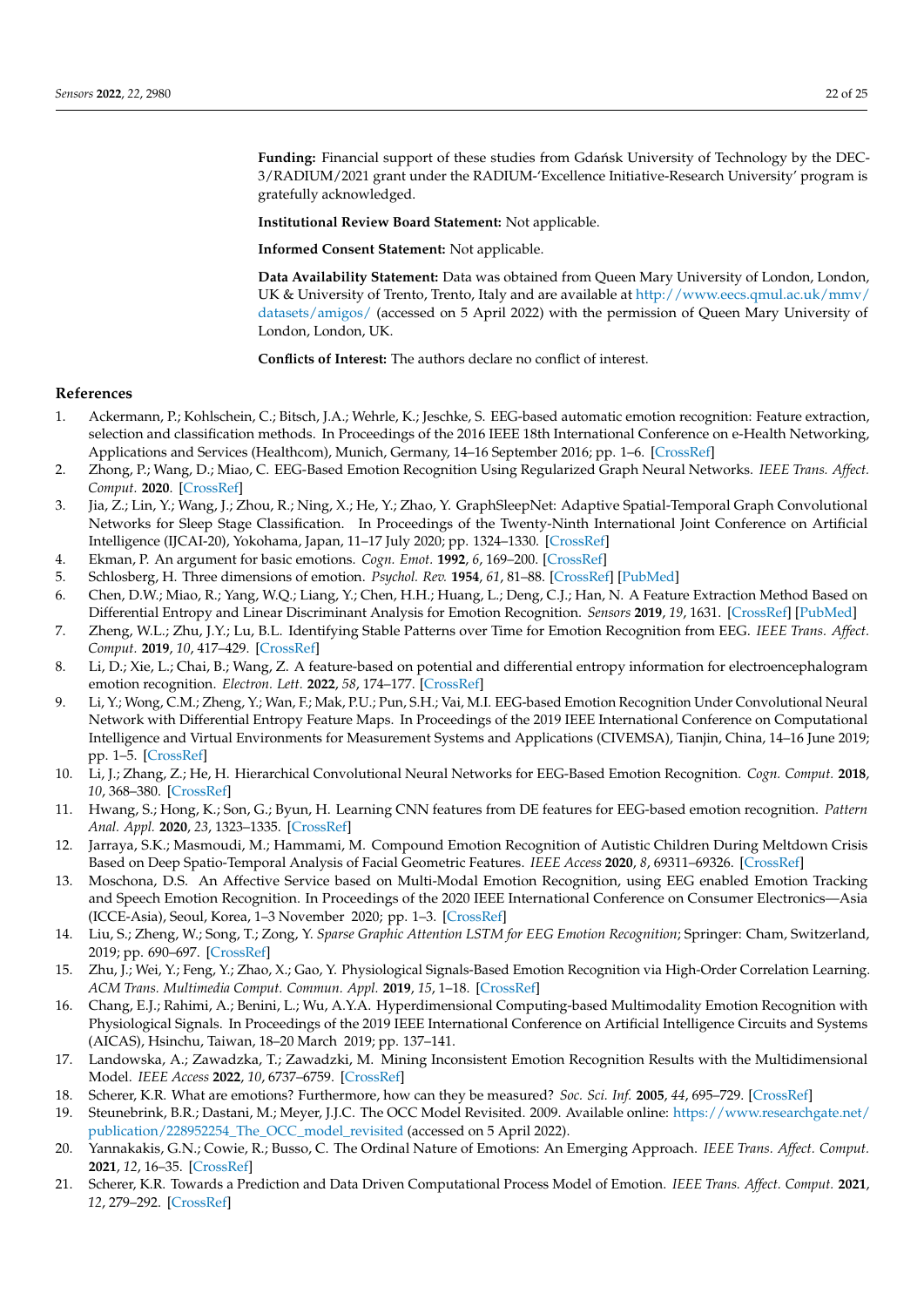- <span id="page-22-0"></span>22. Veeranki, Y.R.; Kumar, H.; Ganapathy, N.; Natarajan, B.; Swaminathan, R. A Systematic Review of Sensing and Differentiating Dichotomous Emotional States Using Audio-Visual Stimuli. *IEEE Access* **2021**, *9*, 124434–124451. [\[CrossRef\]](http://dx.doi.org/10.1109/ACCESS.2021.3110773)
- <span id="page-22-1"></span>23. Zawadzka, T.; Wierciński, T.; Meller, G.; Rock, M.; Zwierzycki, R.; Wróbel, M.R. Graph Representation Integrating Signals for Emotion Recognition and Analysis. *Sensors* **2021**, *21*, 4035. [\[CrossRef\]](http://dx.doi.org/10.3390/s21124035)
- <span id="page-22-2"></span>24. Islam, M.R.; Moni, M.A.; Islam, M.M.; Rashed-Al-Mahfuz, M.; Islam, M.S.; Hasan, M.K.; Hossain, M.S.; Ahmad, M.; Uddin, S.; Azad, A.; et al. Emotion Recognition From EEG Signal Focusing on Deep Learning and Shallow Learning Techniques. *IEEE Access* **2021**, *9*, 94601–94624. [\[CrossRef\]](http://dx.doi.org/10.1109/ACCESS.2021.3091487)
- <span id="page-22-3"></span>25. Hasnul, M.A.; Aziz, N.A.A.; Alelyani, S.; Mohana, M.; Aziz, A.A. Electrocardiogram-Based Emotion Recognition Systems and Their Applications in Healthcare—A Review. *Sensors* **2021**, *21*, 5015. [\[CrossRef\]](http://dx.doi.org/10.3390/s21155015)
- <span id="page-22-4"></span>26. Bin Heyat, M.B.; Akhtar, F.; Khan, A.; Noor, A.; Benjdira, B.; Qamar, Y.; Abbas, S.J.; Lai, D. A Novel Hybrid Machine Learning Classification for the Detection of Bruxism Patients Using Physiological Signals. *Appl. Sci.* **2020**, *10*, 7410. [\[CrossRef\]](http://dx.doi.org/10.3390/app10217410)
- <span id="page-22-5"></span>27. Khan, H.; Heyat, M.; Lai, D.; Akhtar, F.; Ansari, M.; If, A.; Alkahtani, F. Progress in Detection of Insomnia Sleep Disorder: A Comprehensive Review. *Curr. Drug Targets* **2020**, *21*, 672–684. [\[CrossRef\]](http://dx.doi.org/10.2174/1389450121666201027125828)
- <span id="page-22-6"></span>28. Suhaimi, N.; Mountstephens, J.; Teo, J. EEG-Based Emotion Recognition: A State-of-the-Art Review of Current Trends and Opportunities. *Comput. Intell. Neurosci.* **2020**, *2020*, 8875426. [\[CrossRef\]](http://dx.doi.org/10.1155/2020/8875426)
- <span id="page-22-7"></span>29. Santhiya, P.; Chitrakala, S. A Survey on Emotion Recognition from EEG Signals: Approaches, Techniques amp; Challenges. In Proceedings of the 2019 International Conference on Vision Towards Emerging Trends in Communication and Networking (ViTECoN), Vellore, India, 30–31 March 2019; pp. 1–6. [\[CrossRef\]](http://dx.doi.org/10.1109/ViTECoN.2019.8899671)
- <span id="page-22-8"></span>30. Joy, E.; Joseph, R.B.; Lakshmi, M.; Joseph, W.; Rajeswari, M. Recent Survey on Emotion Recognition Using Physiological Signals. In Proceedings of the 2021 7th International Conference on Advanced Computing and Communication Systems (ICACCS), Coimbatore, India, 19–20 March 2021; Volume 1, pp. 1858–1863. [\[CrossRef\]](http://dx.doi.org/10.1109/ICACCS51430.2021.9441999)
- <span id="page-22-9"></span>31. Nikolova, D.; Petkova, P.; Manolova, A.; Georgieva, P. ECG-based Emotion Recognition: Overview of Methods and Applications. In Proceedings of the ANNA '18—Advances in Neural Networks and Applications, St. Konstantin and Elena Resort, Bulgaria, 15–17 September 2018; pp. 1–5.
- <span id="page-22-10"></span>32. Dawson, M.E.; Schell, A.M.; Filion, D.L. The Electrodermal System. In *Handbook of Psychophysiology*, 4th ed.; Cacioppo, J.T., Tassinary, L.G., Berntson, G.G., Eds.; Cambridge Handbooks in Psychology; Cambridge University Press: Cambridge, UK, 2016; pp. 217–243. [\[CrossRef\]](http://dx.doi.org/10.1017/9781107415782.010)
- <span id="page-22-11"></span>33. Thammasan, N.; Stuldreher, I.V.; Schreuders, E.; Giletta, M.; Brouwer, A.M. A Usability Study of Physiological Measurement in School Using Wearable Sensors. *Sensors* **2020**, *20*, 5380. [\[CrossRef\]](http://dx.doi.org/10.3390/s20185380) [\[PubMed\]](http://www.ncbi.nlm.nih.gov/pubmed/32962191)
- <span id="page-22-12"></span>34. Posada-Quintero, H.F.; Chon, K.H. Innovations in Electrodermal Activity Data Collection and Signal Processing: A Systematic Review. *Sensors* **2020**, *20*, 479. [\[CrossRef\]](http://dx.doi.org/10.3390/s20020479) [\[PubMed\]](http://www.ncbi.nlm.nih.gov/pubmed/31952141)
- <span id="page-22-13"></span>35. Horvers, A.; Tombeng, N.; Bosse, T.; Lazonder, A.W.; Molenaar, I. Detecting Emotions through Electrodermal Activity in Learning Contexts: A Systematic Review. *Sensors* **2021**, *21*, 7869. [\[CrossRef\]](http://dx.doi.org/10.3390/s21237869) [\[PubMed\]](http://www.ncbi.nlm.nih.gov/pubmed/34883870)
- 36. Shukla, J.; Barreda-Ángeles, M.; Oliver, J.; Nandi, G.C.; Puig, D. Feature Extraction and Selection for Emotion Recognition from Electrodermal Activity. *IEEE Trans. Affect. Comput.* **2021**, *12*, 857–869. [\[CrossRef\]](http://dx.doi.org/10.1109/TAFFC.2019.2901673)
- <span id="page-22-14"></span>37. Seo, J.; Laine, T.H.; Sohn, K.A. An Exploration of Machine Learning Methods for Robust Boredom Classification Using EEG and GSR Data. *Sensors* **2019**, *19*, 4561. [\[CrossRef\]](http://dx.doi.org/10.3390/s19204561)
- <span id="page-22-15"></span>38. Gunes, H.; Piccardi, M. Affect recognition from face and body: Early fusion vs. late fusion. In Proceedings of the 2005 IEEE International Conference on Systems, Man and Cybernetics, Waikoloa, HI, USA, 12 October 2005; Volume 4, pp. 3437–3443. [\[CrossRef\]](http://dx.doi.org/10.1109/ICSMC.2005.1571679)
- <span id="page-22-16"></span>39. Hupont, I.; Ballano, S.; Baldassarri, S.; Cerezo, E. Scalable multimodal fusion for continuous affect sensing. In Proceedings of the 2011 IEEE Workshop on Affective Computational Intelligence (WACI), Paris, France, 11–15 April 2011; pp. 1–8. [\[CrossRef\]](http://dx.doi.org/10.1109/WACI.2011.5953150)
- <span id="page-22-17"></span>40. Shoumy, N.J.; Ang, L.M.; Seng, K.P.; Rahaman, D.; Zia, T. Multimodal big data affective analytics: A comprehensive survey using text, audio, visual and physiological signals. *J. Netw. Comput. Appl.* **2020**, *149*, 102447. [\[CrossRef\]](http://dx.doi.org/10.1016/j.jnca.2019.102447)
- <span id="page-22-18"></span>41. Zheng, W. Multichannel EEG-Based Emotion Recognition via Group Sparse Canonical Correlation Analysis. *IEEE Trans. Cogn. Dev. Syst.* **2017**, *9*, 281–290. [\[CrossRef\]](http://dx.doi.org/10.1109/TCDS.2016.2587290)
- <span id="page-22-19"></span>42. Li, Y.; Zheng, W.; Cui, Z.; Zong, Y.; Ge, S. EEG Emotion Recognition Based on Graph Regularized Sparse Linear Regression. *Neural Process. Lett.* **2019**, *49*, 555–571. [\[CrossRef\]](http://dx.doi.org/10.1007/s11063-018-9829-1)
- <span id="page-22-20"></span>43. Zhou, J.; Cui, G.; Hu, S.; Zhang, Z.; Yang, C.; Liu, Z.; Wang, L.; Li, C.; Sun, M. Graph Neural Networks: A Review of Methods and Applications. *arXiv* **2021**, arXiv:1812.08434.
- <span id="page-22-21"></span>44. Ngoc, Q.T.; Lee, S.; Song, B.C. Facial Landmark-Based Emotion Recognition via Directed Graph Neural Network. *Electronics* **2020**, *9*, 764. [\[CrossRef\]](http://dx.doi.org/10.3390/electronics9050764)
- <span id="page-22-22"></span>45. Ghosal, D.; Majumder, N.; Poria, S.; Chhaya, N.; Gelbukh, A.F. DialogueGCN: A Graph Convolutional Neural Network for Emotion Recognition in Conversation. *arXiv* **2019**, arXiv:1908.11540.
- <span id="page-22-23"></span>46. Shen, W.; Wu, S.; Yang, Y.; Quan, X. Directed Acyclic Graph Network for Conversational Emotion Recognition. *arXiv* **2021**, arXiv:2105.12907.
- <span id="page-22-24"></span>47. Shirian, A.; Guha, T. Compact Graph Architecture for Speech Emotion Recognition. In Proceedings of the ICASSP 2021-2021 IEEE International Conference on Acoustics, Speech and Signal Processing (ICASSP), Toronto, ON, Canada, 6–11 June 2021; pp. 6284–6288. [\[CrossRef\]](http://dx.doi.org/10.1109/ICASSP39728.2021.9413876)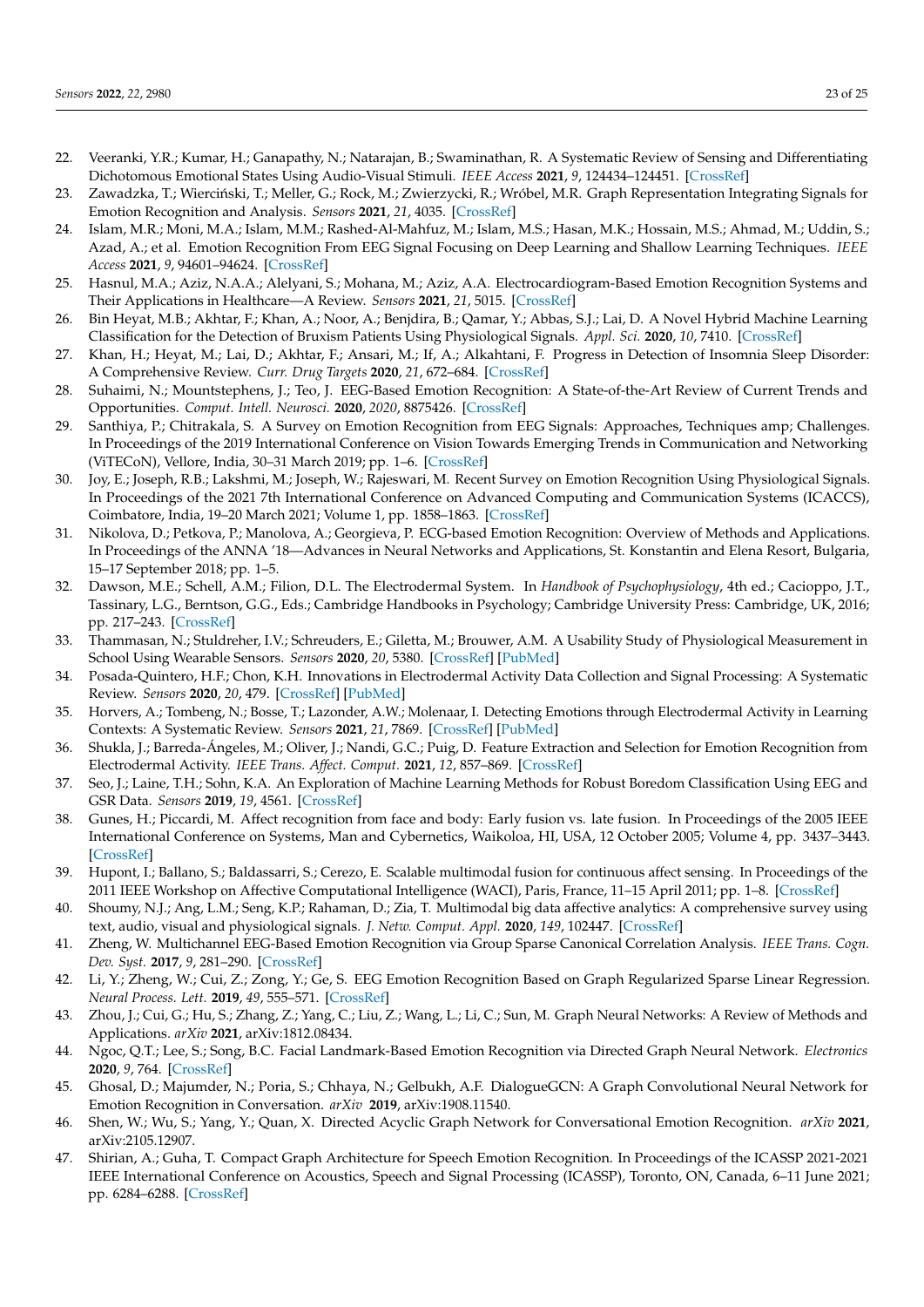- <span id="page-23-0"></span>48. Tsai, M.F.; Chen, C.H. Spatial Temporal Variation Graph Convolutional Networks (STV-GCN) for Skeleton-Based Emotional Action Recognition. *IEEE Access* **2021**, *9*, 13870–13877. [\[CrossRef\]](http://dx.doi.org/10.1109/ACCESS.2021.3052246)
- <span id="page-23-1"></span>49. Cheng, H.; Tie, Y.; Qi, L.; Jin, C. Context-Aware Based Visual-Audio Feature Fusion for Emotion Recognition. In Proceedings of the 2021 International Joint Conference on Neural Networks (IJCNN), Shenzhen, China, 18–22 July 2021; pp. 1–8. [\[CrossRef\]](http://dx.doi.org/10.1109/IJCNN52387.2021.9533473)
- <span id="page-23-2"></span>50. Nie, W.; Ren, M.; Nie, J.; Zhao, S. C-GCN: Correlation Based Graph Convolutional Network for Audio-Video Emotion Recognition. *IEEE Trans. Multimed.* **2021**, *23*, 3793–3804. [\[CrossRef\]](http://dx.doi.org/10.1109/TMM.2020.3032037)
- <span id="page-23-3"></span>51. Chakrabarti, D. *Graph Mining*; Springer: Berlin/Heidelberg, Germany, 2010; pp. 469–471. [\[CrossRef\]](http://dx.doi.org/10.1007/978-0-387-30164-8_350)
- <span id="page-23-4"></span>52. Peng, H.; Li, J.; He, Y.; Liu, Y.; Bao, M.; Wang, L.; Song, Y.; Yang, Q. Large-Scale Hierarchical Text Classification with Recursively Regularized Deep Graph-CNN. In Proceedings of the WWW'18: The Web Conference 2018, Lyon, France, 23–27 April 2018; pp. 1063–1072. [\[CrossRef\]](http://dx.doi.org/10.1145/3178876.3186005)
- <span id="page-23-5"></span>53. Marino, K.; Salakhutdinov, R.; Gupta, A. The More You Know: Using Knowledge Graphs for Image Classification. *arXiv* **2017**, arXiv:1612.04844.
- <span id="page-23-6"></span>54. Wu, Z.; Pan, S.; Chen, F.; Long, G.; Zhang, C.; Yu, P.S. A Comprehensive Survey on Graph Neural Networks. *IEEE Trans. Neural Netw. Learn. Syst.* **2021**, *32*, 4–24. [\[CrossRef\]](http://dx.doi.org/10.1109/TNNLS.2020.2978386)
- <span id="page-23-7"></span>55. Chen, H.; Deng, Y.; Cheng, S.; Wang, Y.; Jiang, D.; Sahli, H. Efficient Spatial Temporal Convolutional Features for Audiovisual Continuous Affect Recognition. In Proceedings of the MM'19—The 27th ACM International Conference on Multimedia, Nice, France, 21 October 2019; pp. 19–26. [\[CrossRef\]](http://dx.doi.org/10.1145/3347320.3357690)
- 56. Bhattacharya, U.; Mittal, T.; Chandra, R.; Randhavane, T.; Bera, A.; Manocha, D. STEP: Spatial Temporal Graph Convolutional Networks for Emotion Perception from Gaits. In Proceedings of the AAAI Conference on Artificial Intelligence, New York, NY, USA, 7–12 February 2020; Volume 34, pp. 1342–1350. [\[CrossRef\]](http://dx.doi.org/10.1609/aaai.v34i02.5490)
- <span id="page-23-8"></span>57. Shi, J.; Liu, C.; Ishi, C.T.; Ishiguro, H. Skeleton-Based Emotion Recognition Based on Two-Stream Self-Attention Enhanced Spatial-Temporal Graph Convolutional Network. *Sensors* **2021**, *21*, 205. [\[CrossRef\]](http://dx.doi.org/10.3390/s21010205)
- <span id="page-23-9"></span>58. Kalaganis, F.P.; Laskaris, N.A.; Chatzilari, E.; Nikolopoulos, S.; Kompatsiaris, I. A Data Augmentation Scheme for Geometric Deep Learning in Personalized Brain—Computer Interfaces. *IEEE Access* **2020**, *8*, 162218–162229. [\[CrossRef\]](http://dx.doi.org/10.1109/ACCESS.2020.3021580)
- 59. Chamanzar, A.; Liu, X.; Jiang, L.Y.; Vogt, K.A.; Moura, J.M.F.; Grover, P. Automated, Scalable and Generalizable Deep Learning for Tracking Cortical Spreading Depression Using EEG. In Proceedings of the 2021 10th International IEEE/EMBS Conference on Neural Engineering (NER), Virtual Event, 4–6 May 2021; pp. 416–419. [\[CrossRef\]](http://dx.doi.org/10.1109/NER49283.2021.9441333)
- <span id="page-23-10"></span>60. Tang, M.; Lu, Y.; Yang, L. Temporal–Spatial Patterns in Dynamic Functional Brain Network for Self-Paced Hand Movement. *IEEE Trans. Neural Syst. Rehabil. Eng.* **2019**, *27*, 643–651. [\[CrossRef\]](http://dx.doi.org/10.1109/TNSRE.2019.2901888)
- <span id="page-23-11"></span>61. Zhu, H.; Han, G.; Shu, L.; Zhao, H. ArvaNet: Deep Recurrent Architecture for PPG-Based Negative Mental-State Monitoring. *IEEE Trans. Comput. Soc. Syst.* **2021**, *8*, 179–190. [\[CrossRef\]](http://dx.doi.org/10.1109/TCSS.2020.2977715)
- <span id="page-23-12"></span>62. Wang, Z.; Tong, Y.; Heng, X. Phase-Locking Value Based Graph Convolutional Neural Networks for Emotion Recognition. *IEEE Access* **2019**, *7*, 93711–93722. [\[CrossRef\]](http://dx.doi.org/10.1109/ACCESS.2019.2927768)
- <span id="page-23-13"></span>63. Wang, H.; Xu, L.; Bezerianos, A.; Chen, C.; Zhang, Z. Linking Attention-Based Multiscale CNN with Dynamical GCN for Driving Fatigue Detection. *IEEE Trans. Instrum. Meas.* **2021**, *70*, 1–11. [\[CrossRef\]](http://dx.doi.org/10.1109/TIM.2020.3047502)
- 64. Liu, D.; Zhang, H.; Zhou, P. Video-based Facial Expression Recognition using Graph Convolutional Networks. In Proceedings of the 2020 25th International Conference on Pattern Recognition (ICPR), Milan, Italy, 10–15 January 2021; pp. 607–614. [\[CrossRef\]](http://dx.doi.org/10.1109/ICPR48806.2021.9413094)
- <span id="page-23-14"></span>65. Liu, X.; Liu, W.; Zhang, M.; Chen, J.; Gao, L.; Yan, C.; Mei, T. Social Relation Recognition From Videos via Multi-Scale Spatial-Temporal Reasoning. In Proceedings of the 2019 IEEE/CVF Conference on Computer Vision and Pattern Recognition (CVPR), Long Beach, CA, USA, 15–20 June 2019; pp. 3561–3569. [\[CrossRef\]](http://dx.doi.org/10.1109/CVPR.2019.00368)
- <span id="page-23-15"></span>66. You, Z.; Zeng, R.; Lan, X.; Ren, H.; You, Z.; Shi, X.; Zhao, S.; Guo, Y.; Jiang, X.; Hu, X. Alzheimer's Disease Classification with a Cascade Neural Network. *Front. Public Health* **2020**, *8*, 665. [\[CrossRef\]](http://dx.doi.org/10.3389/fpubh.2020.584387)
- <span id="page-23-16"></span>67. Mansouri-Benssassi, E.; Ye, J. Synch-Graph: Multisensory Emotion Recognition Through Neural Synchrony via Graph Convolutional Networks. *Proc. Aaai Conf. Artif. Intell.* **2020**, *34*, 1351–1358. [\[CrossRef\]](http://dx.doi.org/10.1609/aaai.v34i02.5491)
- <span id="page-23-17"></span>68. Hyvärinen, A. New Approximations of Differential Entropy for Independent Component Analysis and Projection Pursuit. In *Advances in Neural Information Processing Systems*; Jordan, M., Kearns, M., Solla, S., Eds.; MIT Press: Cambridge, MA, USA, 1998; Volume 10.
- <span id="page-23-18"></span>69. Wang, X.H.; Zhang, T.; Xu, X.M.; Chen, L.; Xing, X.F.; Chen, C.L.P. EEG Emotion Recognition Using Dynamical Graph Convolutional Neural Networks and Broad Learning System. In Proceedings of the 2018 IEEE International Conference on Bioinformatics and Biomedicine (BIBM), Madrid, Spain, 3–6 December 2018; pp. 1240–1244. [\[CrossRef\]](http://dx.doi.org/10.1109/BIBM.2018.8621147)
- <span id="page-23-19"></span>70. Correa, J.A.M.; Abadi, M.K.; Sebe, N.; Patras, I. AMIGOS: A dataset for Mood, personality and affect research on Individuals and GrOupS. *arXiv* **2017**, arXiv:1702.02510.
- <span id="page-23-20"></span>71. Zawadzka, T.; Waloszek, W.; Karpus, A.; Zapałowska, S.; Wróbel, M.R. Ontological Model for Contextual Data Defining Time Series for Emotion Recognition and Analysis. *IEEE Access* **2021**, *9*, 166674–166694. [\[CrossRef\]](http://dx.doi.org/10.1109/ACCESS.2021.3132728)
- <span id="page-23-21"></span>72. Hao, Q.; Hu, F. A compressive eletroencephalography (EEG) sensor design. In Proceedings of the SENSORS, 2010 IEEE, Waikoloa, HI, USA, 1–4 November 2010; pp. 318–322. [\[CrossRef\]](http://dx.doi.org/10.1109/ICSENS.2010.5690269)
- <span id="page-23-22"></span>73. Sun, M.; Sclabassi, R. Optimal selection of the sampling rate for efficient EEG data acquisition. In Proceedings of the First Joint BMES/EMBS Conference, Atlanta, GA, USA, 13–16 October 1999; Volume 2, p. 891. [\[CrossRef\]](http://dx.doi.org/10.1109/IEMBS.1999.804046)